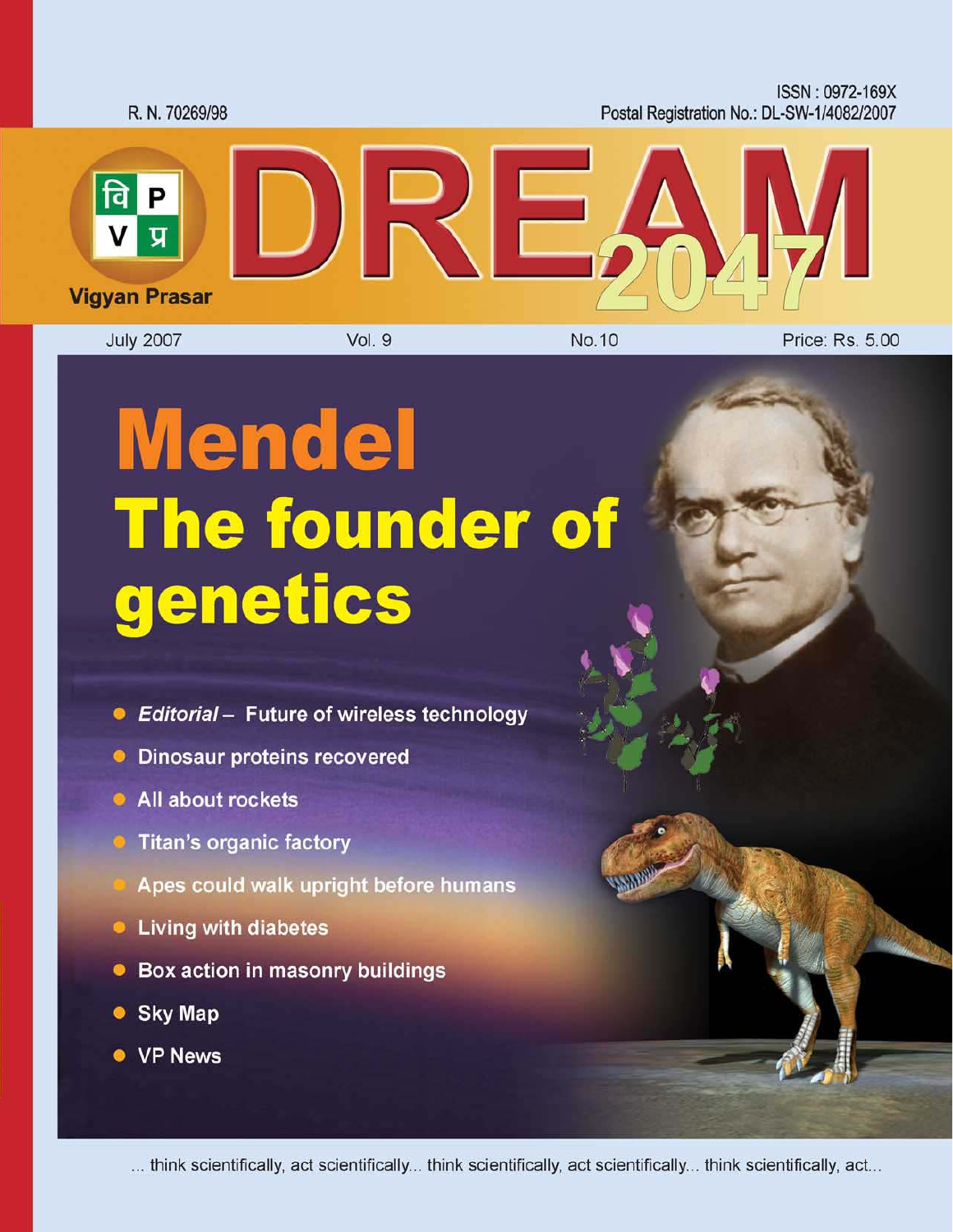# Wireless Communication **Much More to Come**

In 1895, Jagdis Chandra Bose gave a<br>demonstration of wireless demonstration of wireless communication in Kolkata Town Hall by transmitting radio waves from the lecture hall through intervening walls covering a distance of 25 metres. It tripped a relay, which threw a heavy iron ball, fired off a pistol, and blew a small mine. Later, Guglielmo Marconi was granted patents for his "wireless telegraph" in 1897. The radio signals, however, could travel only a few kilometres then. Further, only one transmitter and one receiver could operate in any one area. Surely, the future of radio waves appeared quite modest. Since 1900, however, the amount of information that can travel over the same portion of radio waves, called the spectrum efficiency, has improved a trillion times as estimated by Martin Cooper, hailed as the father of the mobile phones.

Remember the good old radio some fifty years ago in your living room? It was a wireless device – a big, woodpanelled machine that faintly glowed and occupied a lot of space. The invention of transistor in 1947 and microprocessor in 1958 brought about a revolutionary change in the way radios functioned. Incidentally, microprocessors integrate transistors and other components onto a single chip. Microprocessors helped get rid of bulky vacuum tubes, crystals and copper coils, and put the assembly of a radio almost entirely on silicon – the second most abundant element on Earth after oxygen. The advantage was that it cost less to manufacture, consumed less power, and allowed the radio to perform

better. Today's wireless device is the sleek mobile phone perched in your pocket! What made it possible? It became possible due to the cross-breeding of Marconi's radio and the microprocessor. This is popularly called convergence of technologies and today it implies convergence of radio, microprocessor, internet and other communication technologies.

Over the years, we have witnessed how quickly the innovations occur. The processing power of the chips doubles about every two years according to Moore's law, co-founder of Intel, the world's biggest chip company. As the size of transistors gets smaller, there is more room to add more functions. Such chips are faster and do much more. Further, the cost of integrating new functions is relatively low. Microprocessors brought in a computing revolution. But, this revolution was mainly about information that involved digitizing documents, photographs and records in order that they could be manipulated effectively. On the other hand, the revolution in wireless communication we are experiencing today is about making digital information about *anything* available *anywhere at minimal cost* that would *not* involve wires and cables. In this way, more information about more things could flow to the place where it is required most.

Despite the fact that radio is 110 years old and the microprocessor only about 50, both the technologies are moving ever closer together with wireless capabilities now being put on computer chips. Needless to say, all the benefits of the computing technology, say, innovation, fast development and low cost automatically become available to wireless communication. The new technology enables control to be exercised from a distance and lets different devices interconnect to do something new and interesting!

At present mobile phones have been getting the most attention. About 3 billion are in use as of now, and 1.6 million are being added every day. What is interesting to note is that the mobile connectivity is spilling over into other areas of wireless communication and is used for linking machines, sensors and objects. Wireless communications have effectively linked the people through mobile phones, but, there are far more things that can be wirelessly linked, from doors to windows to machines, trees and farmlands! Indeed, a large number of hitherto unconnected objects are getting wirelessly connected to networks – from televisions and cars to industrial machinery, and even mousetraps!

In years to come, wireless communications between machine to machine – M2M communications as it is called – will increasingly become part of the fabric of everyday life. After all, there are 6 billion people in the world and 50 billion machines! M2M devices use integrated cellular radios to exchange

#### **(Contd. on page 31)**

| <b>Editor</b><br>Address for<br>correspondence |  | V.B. Kamble<br>Vigyan Prasar, C-24,<br>Qutab Institutional Area, New Delhi-110016;<br>Tel: 26864157; Fax: 0120-2404437<br>e-mail: info@vigyanprasar.gov.in<br>website: http://www.vigyanprasar.gov.in | Vigyan Prasar is not responsible for the statements and opinions<br>expressed by the authors in their articles/write-ups published in<br>"Dream 2047"<br>Articles, excerpts from articles published in "Dream 2047" may be<br>freely reproduced with due acknowledgement/credit, provided<br>periodicals in which they are reproduced are distributed free. |
|------------------------------------------------|--|-------------------------------------------------------------------------------------------------------------------------------------------------------------------------------------------------------|-------------------------------------------------------------------------------------------------------------------------------------------------------------------------------------------------------------------------------------------------------------------------------------------------------------------------------------------------------------|
|------------------------------------------------|--|-------------------------------------------------------------------------------------------------------------------------------------------------------------------------------------------------------|-------------------------------------------------------------------------------------------------------------------------------------------------------------------------------------------------------------------------------------------------------------------------------------------------------------------------------------------------------------|

Published and Printed by Dr. Subodh Mahanti on behalf of Vigyan Prasar, C-24, Qutab Institutional Area, New Delhi - 110 016 and Printed at Sagun Offset Pvt. Ltd., B-3, Sector-65, Noida (U.P) 201 307.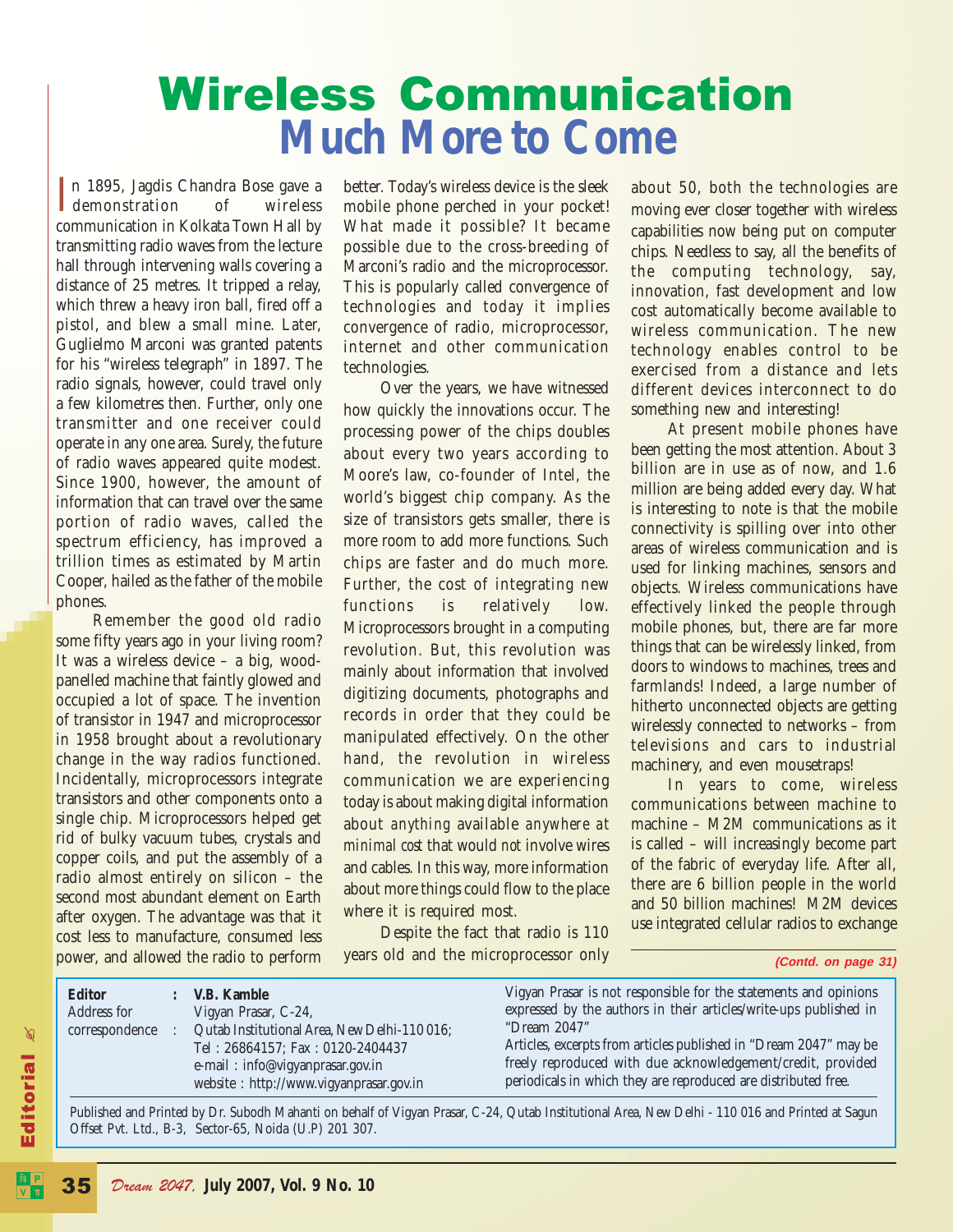# Gregor Mendel **Founder of the Science of Genetics**

□ Subodh Mahanti

e-mail : subodh@vigyanprasar.gov.in

*"In the long term Mendel was successful; he laid a foundation for the science of genetics. In another sense he was a failure; he did not succeed in examinations and his research was largely ignored until 16 years after his death."*

*The Cambridge Dictionary of Scientists (2002)*

*"Mendel's work is now recognized as providing the first mathematical basis to genetics but in its day it stimulated little interest. He read a brief account of his research to the Brunn Natural History Society in 1865 and asked members to extend his methods to other species, but none did."*

Gregor Mendel, an Austrian monk,<br>was the first to undertake a systematic<br>study of the transmission of handitami study of the transmission of hereditary traits and to interpret the results mathematically. Mendel was a contemporary of Charles Darwin, the founder of the theory of evolution by natural selection. When Mendel was carrying out his investigations on the way characteristics are passed on from one generation to the next, Darwin was also giving final shape to his theory of evolution. Darwin was totally unaware of Mendel's work. It was not Darwin's fault. In fact in Mendel's lifetime only a handful of scientists were aware of his work. Mendel was not in the mainstream of the scientific world. He published his results in the *Proceedings of the Brünn Society of Natural History*, a journal, which was obscure. Mendel came to know about Darwin's work at a time when he had given up scientific research because of his involvement in administrative duties as Abbot of a monastery. He was elected Abbot in 1868.

Perhaps many people do not know that Mendel was considered an authority of his time on meteorology. He was a member of the Vienna Meteorological Society. He used to make meticulous record everyday of meteorological data including temperature, rainfall, and air pressure. He also recorded wind direction and wind force. He started his observations in 1857 and maintained meticulous

records. He presented a graphical summary of his data to the Natural Science Society in1862. Mendel's approach to meteorological observation was very much popular among other amateur meteorologists. Based on his statistical data Mendel even attempted to



Gregor Mendel

forecast weather for local farmers. In1870, he wrote a paper describing the causes of tornadoes. Mendel was elected a member of Brno Agricultural Society in 1863. He studied heredity in bees. He was a member of the Society of Apiculturists.

Gregor Mendel, whose original name was Johann Mendel, was born on 22 July 1822 in Heinzendorff, then part of the Habsburg Empire. Today Heinzendorff is called Hyncice and is located in the Czech Republic. Mendel's

*A Dictionary of Scientists, Oxford University Press, 1999*

father, a small farmer, served as a soldier in the Austrian army. His mother, Rosine, was the daughter of a gardener. It was Mendel's mother who instilled a love for plants in him. He displayed intellectual powers at an early age. On the recommendation of his primary school teachers, he was sent to a more advanced Piarist school at Lipnik (then Leipnik), a place 26 kilometres away from his home. In 1834, Mendel joined the gymnasium in Opava (then Troppau) situated about 35 kilometres away from home.

Mendel's aim in life was to become a teacher. With this aim he completed six years of his studies at the gymnasium. For getting enrolled in a university, he had to complete two years of further philosophical studies, but his parents were not in a position to support his further schooling. His father had suffered injuries and so Mendel's help was needed for farming. Mendel had no intention of becoming a farmer. He decided to support himself in his academic pursuit. After earning some money by giving private tuitions to students, Mendel entered the Philosophical Institute at Olomouc (then Olmuz) in 1841. He studied there for two years and became qualified for getting enrolled in a university. However, by this time Mendel had become too tired by his constant struggles to make his two ends meet and so he did not join a university. Instead he entered the Augustinian monastery of St. Thomas at Brno (then

34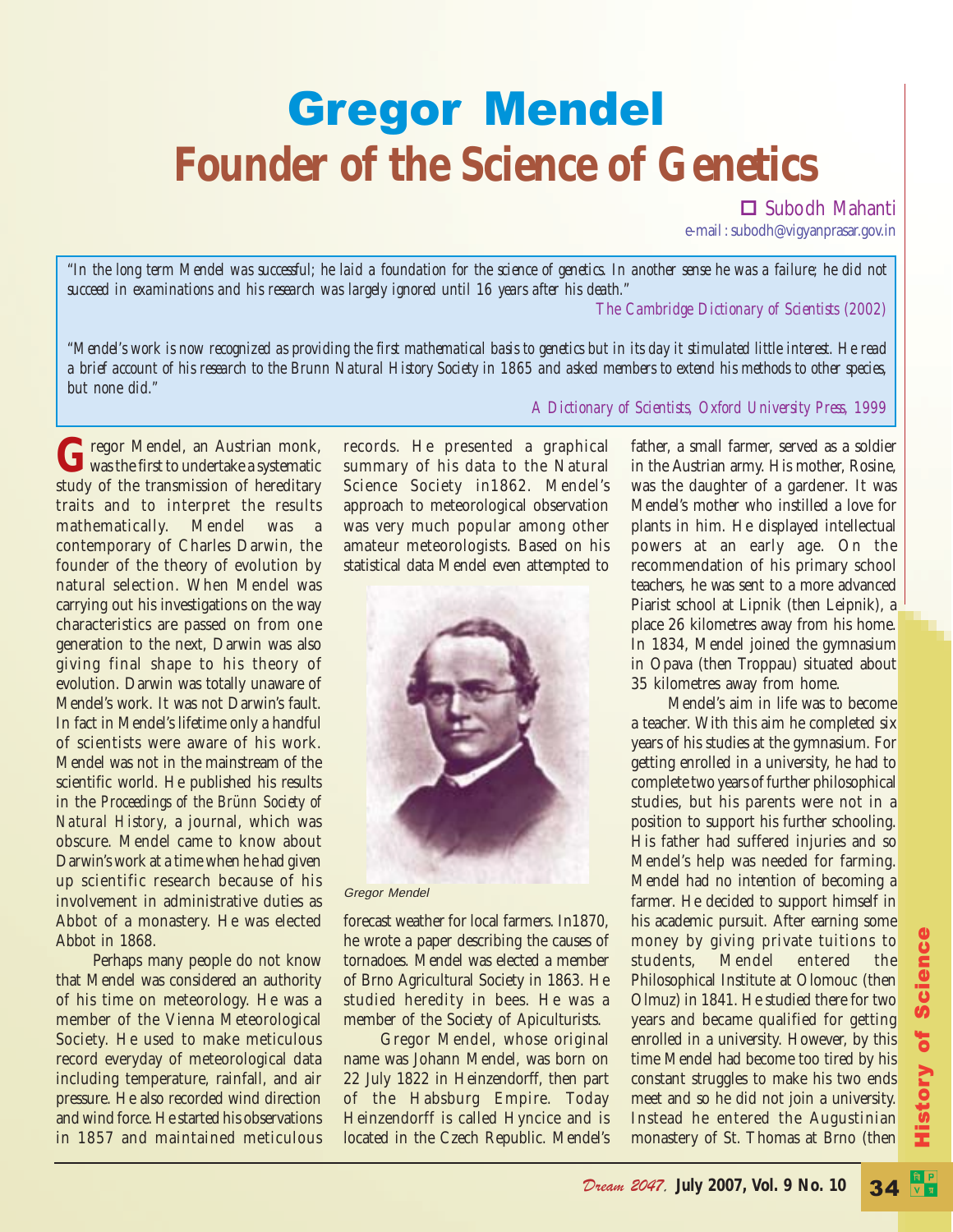

Karl Naegeli

Brünn, the capital of the province of Moravia). Mendel was admitted to the Monastery without any interview because he was strongly recommended by his professor. At the time C. F. Napp was abbot of the monastery.

Mendel started his normal probationary period at the Monastery in October 1843. He took the name Gregor. Though, during the probationary period the major emphasis of Mendel's studies was on classical subjects, in his free time he studied plants and minerals. He also studied agricultural science as part of necessity. The economy of Brno depended mostly on sheep breeding and cultivation of grapes for wine production. After the completion of the probationary period, Mendel was ordained a priest in1847.

Mendel was made a chaplain of the monastery parish in 1848. He was not physically equipped to serve as a chaplain. He himself suffered a nervous break down. The abbot of the monastery took a sympathetic attitude and appointed Mendel as a substitute teacher in the Znojmo Gymnasium in 1849. He was to teach the classics and mathematics to students of seventh standard. He proved to be a successful teacher. However, it was just a temporary appointment. To become a permanent teacher he had to pass a qualifying examination. Mendel appeared for the examination but failed to qualify. This was rather surprising, as Mendel was a brilliant student all along and performed well as a substitute teacher. Of course, it was true that Mendel had no university

History of Science

story of Science

education and he prepared for the examination on his own. Though he failed to pass the qualifying examination, his reputation as a teacher was well established. So after his term at the Znojmo Gymnasium was over, he was appointed, again as a substitute teacher, at the Brno Technical School. This time he was to teach natural history.

In 1851, C. F. Napp, the abbot of the monastery, sent Mendel to Vienna University so that he could prepare for the teacher's qualifying examination. Mendel studied there for about two years. He took special interest in physics because he was quite impressed by the simplicity of the natural laws of physics. He also learnt the application of probability theory and statistical analysis. Among the other subjects that Mendel studied at Vienna University were chemistry, zoology, botany, plant physiology and paleontology.

In July 1853 Mendel came back to the monastery. He did not reappear for the teacher's qualifying examination immediately after coming back from Vienna University. He appeared for the examination in1855 but failed again. However, he continued to teach. He taught at the Realschule, a non-traditional technical school, for 14 years. At the Realschule, he taught physics and natural history. But it was not a full appointment and he received only half the pay of a normal appointment.

In the second half of the 1850s, Mendel carried out his famous breeding experiments with *Pisum sativum*, or the ordinary garden peas, to determine how traits were passed from generation to generation. The selection of *Pisum* was not accidental. The selection was based on intensive study of the literature and numerous experiments. The reasons for its selection were:

- i) This plant was easy to grow.
- ii) Pollinations could be easily controlled.
- iii) The plants had several easily distinguishable characteristics to examine.
- iv) The resulting hybrids were fertile.

A hybrid plant is a new variety of plant created by crossing two varieties or species. The seven characteristics that Mendel chose for analysis were seed shape, seed colour, flower colour, pod shape, pod colour, flower position, and stem length.

After selecting *Pisum* for his breeding experiments, Mendel carried out his methodical pollinations. He started with a single pair of traits. First he pollinated pea-plants with round (or smooth)-shaped seeds with pollen from wrinkle (or rough)-shaped seeds. Mendel found that the seeds produced by the hybrid plants were all round. After this Mendel made a reciprocal cross that is he pollinated pea-plants with wrinkled seeds with pollen from plants with rounded seeds. The result was the same as in the first crossing. All the seeds produced by the hybrid plants were round. The hybrid offspring from the first set of crosses are often referred to as  $F_1$  generation.

In the second phase of his experiment, Mendel planted the round hybrid seeds and allowed the offspring to self-fertilise. The offspring produced by the self-fertilisation (often referred to as  $\mathrm{F}_\mathrm{z}$  generation) resulted in 5,474 round and 1,850 wrinkled seeds. In the first hybrid generation or  $F_1$  generation there was no wrinkled-seeds and it seemed this trait had altogether vanished. But it reappeared in the second generation or  $\mathrm{F}_\mathrm{2}$  generation. The trait that survived after the initial set



Hugo de Vries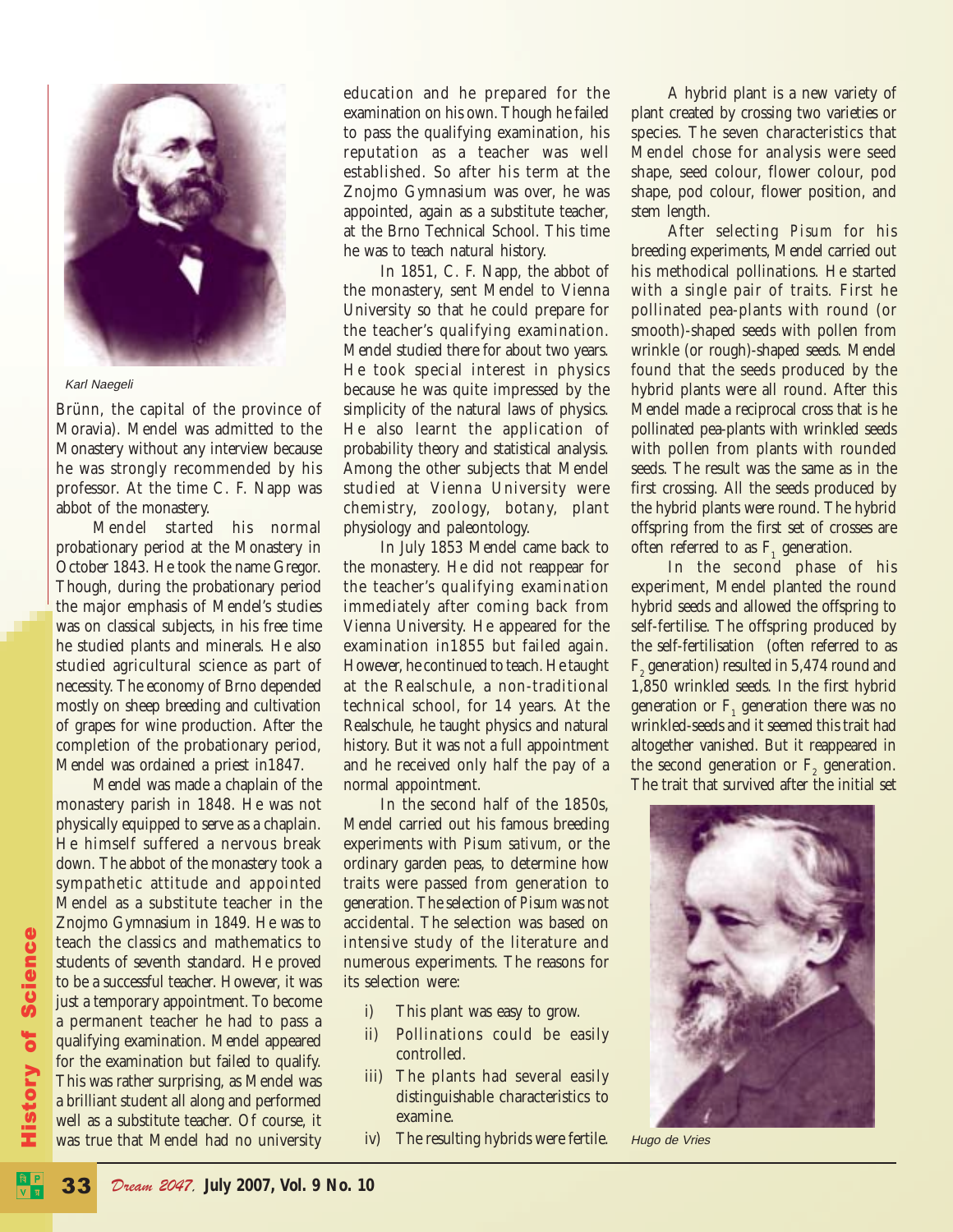of crosses was called 'dominating' by Mendel (now called 'dominant'). Mendel called the trait that vanished in the first generation 'recessive' (and this term has remained unchanged till today).

Mendel carried out similar experiments to determine the transmittance of the other six traits. In all cases one of the traits was dominant and the other recessive and in the firstgeneration offspring (or  $F_1$  offspring) the dominant trait was expressed in all cases. However, the second-generation offspring (or  $F_2$  offspring) exhibited a 3:1 ratio of the dominant to the recessive trait.

Mendel's results clearly disproved the then prevalent belief held by many scientists that inherited characteristics were an intermediate form of expression of the parental traits. His results demonstrated that parents' traits were not blended in the offspring. At the time of Mendel the word 'gene' was not in vogue.

Now let us try to understand the results of Mendel's experiments in genetic terms. Each of the original plants with round-shaped seeds carried two genes (strictly speaking two alleles) that specify roundness in the seeds. Similarly in the original plants with wrinkle-shaped seeds, each plant carried two copies of the alleles that specify wrinkle-ness in the seeds. With each variety of the original plants, there will be no problem to guess correctly which version of the gene would be expressed in the phenotype.

But in case of the first generation hybrid offspring this was not so obvious. This is because every cell of a daughter plant carried one copy of the allele for roundness and one copy of the allele for wrinkle-ness. But in spite of this fact the allele expressed in all cases was for the roundness. This happened because the roundness gene was dominant. So if a plant carries that allele it dominates over the other allele or the recessive one. This means every daughter plant produced by crossing plants with round-shaped seeds with plants with wrinkle-shaped seeds and vice versa the roundness trait was expressed in the phenotype. The alternative allele that specifies wrinkle-ness was present but it was not expressed in

the phenotype. The recessive trait is expressed only when it is present in both copies of the allele.

In case of  $F<sub>2</sub>$  generation, the genes get mixed up in a different manner. Each  $F<sub>2</sub>$  generation plant inherits one allele for this characteristic (that is shape of seed) from each parent, and each parent has two different alleles to offer. Statistically there is  $50:50$  chance of any particular  $F<sub>2</sub>$ generation plant inheriting either allele from the one parent, and the same chance of inheriting either allele from the other parent. Now, if we denote roundness allele by A and wrinkle-ness allele by a. The daughter plants or  $\mathrm{F}_1$  generation plant will



Karl Correns

have a genotype that can be expressed as Aa. A member of the next generation plant may have one of four possible combination of this allele that is AA, Aa, aA or aa. Three of the four combinations include at least one roundness allele, which is the dominant allele. This means 75 percent of the  $F_2$  generation plants will have this allele expressed in phenotype. Only one combination has two alleles in each cell specifying wrinkle-ness, and so 25 percent of the  $F_{2}$  generation plants will have wrinkle-shaped seeds. Mendel found that the characters were inherited in a ratio always close to 3:1. He recognized that the 3:1 ratio of observed characteristics, or phenotypes, was really a disguised 1:2:1 ratio of genotypes. Based on his elaborate experimental results (Mendel handled about 30,000 plants) he proposed that

hereditary elements or factors (now called genes) exist and that they determine the characters. He also proposed that these factors segregate from each other in the formation of the germ cells or gametes. Mendel's results were summarized in the form of two laws – law of segregation (Mendel's First Law), and law of independent assortment (Mendel's Second Law). The law of segregation states that the characters of a diploid organism are controlled by alleles occurring in pairs and that of a pair of such alleles, only one can be carried by a single gamete. The law of independent assortment states that each of the two alleles (that is, the two forms) of one hereditary element (gene) can combine randomly with either of the alleles of another hereditary element or gene.

Mendel's work with peas did not create much interest among scientists of his time. He presented his results before the members of the Brünn Natural History Society in 1865 and asked them to extend his methods to other species, but none paid attention to his suggestions. He published his findings in the *Proceedings* of the Society and sent reprints of his papers to some experts of his day. Karl Naegeli, the Swiss botanist was rather sceptical of Mendel's results and suggested that Mendel should continue work on the hawkweed (*Hieracium*). Later it was found that *Hieracium* show reproductive irregularities, and if Mendel had tried to work on it following the suggestion of Naegeli, he would have failed.

Mendel's data were also questioned. Many thought that his data were not realistic or 'they were too good to be correct'. John Gribbin, one of the most accomplished and prolific science popularisers of present day wrote: "It is important to emphasise that Mendel was no ordinary monk. He came from a poor family, but was highly intelligent and thirsted for academic career in science. The only way he could get any kind of advanced education was to join the priesthood and train as a teacher, In doing so, he studied physics in particular, and he brought to his investigation of heredity the physicists' approach, taking great care to keep his breeding line separate, and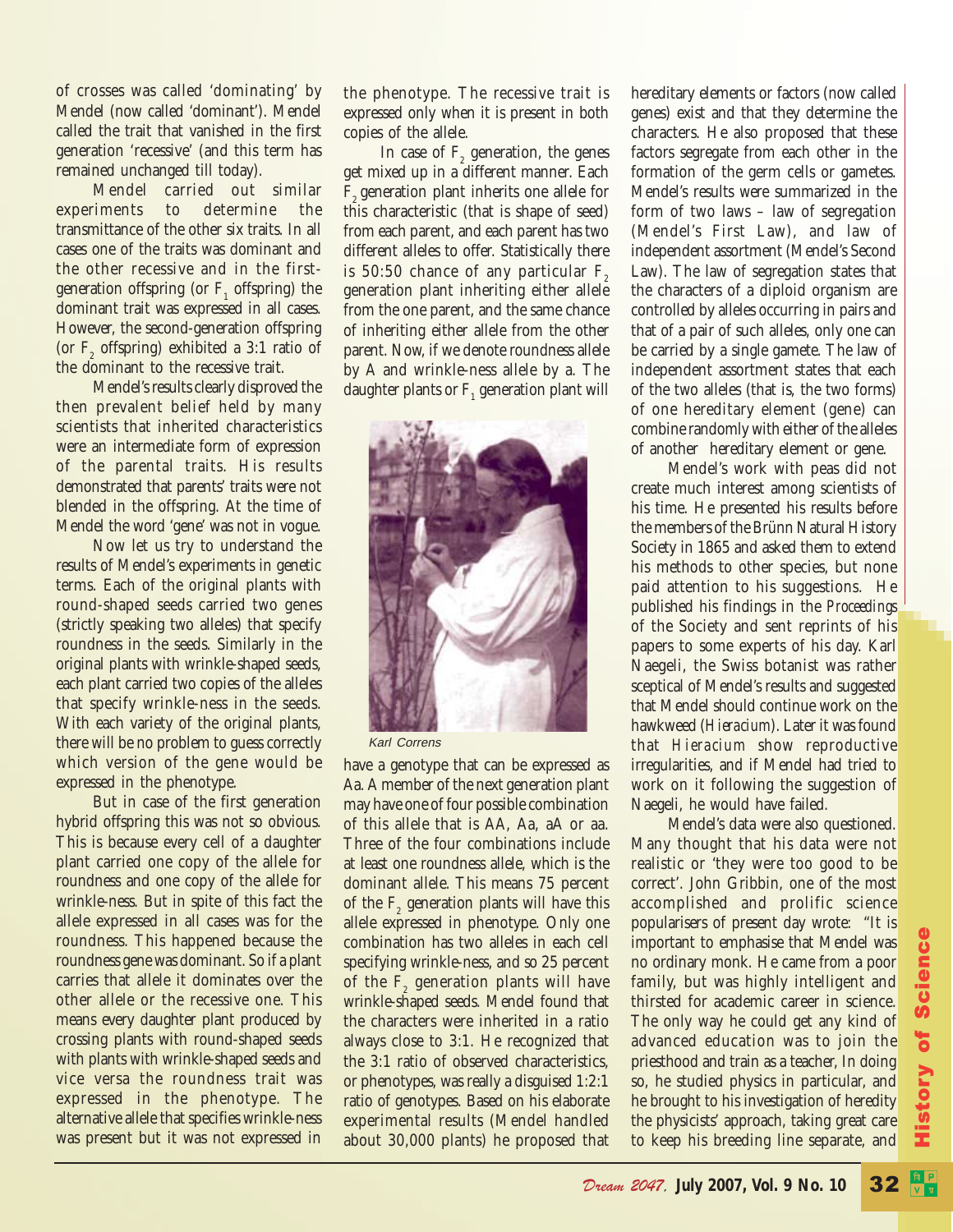with a thorough understanding of the correct way to interpret his results statistically – something which even physicists were only just coming to grips with in the mid-nineteenth century and which was almost unheard of in biology in those days. There is a touch of irony in this because a few years ago some modern statisticians, re-examining Mendel's results, claimed that his results were 'too good to be true' and that he must have fiddled his data. It turned out that these statisticians did not understand the biology properly and had not allowed for the fact that about one in ten of the peas planted by Mendel would have failed to germinate! This story delightfully highlights the fact that Mendel himself understood both biology and statistics."

 In 1868, after the death of Napp, Mendel was elected abbot of the monastery. He thought to devote more time for research, as he no longer needed to teach. But it did not happen. The duties of an abbot were too consuming to have spare time for research. Mendel did not receive any recognition for his pathbreaking contributions. Mendel died on 6 January 1884. He was cremated in the monastery tomb in the Central Cemetery. Mendel's work remained unexplored until 1900 when Hugo de Vries, Karl Correns, and Eric von Tschermak came across his work and its true significance was realized.



Eric von Tschermak

In 1910, a statue of Mendel was erected outside the monastery in Brno and then in 1922 a sandstone monument was placed in Mendel's experimental garden at the monastery. In 2002, the Mendel Museum of Genetics was established in the Abbey of St. Thomas in Brno.

#### **References**

- 1. Katherene Cullen. *Pioneers in Science: Biology—The People Behind the Science,* New Delhi: Viva Books Private Limited, 2007 (Originally published by Facts On File, Inc., New York in 2006).
- 2. John Gribbin. *Almost Everyone's Guide to Science*, Hyderabad: Universities Press (India) Limited, 1999 (first published by the Orion

#### **Editorial** *(Contd. from page 35)*

data with other machines over existing cellular networks. It could be a mobile phone and a computer with Bluetooth connectivity. Virtually any piece of machinery, from electricity meter to a burglar alarm, is suitable for M2M communications. Surely, M2M market is much bigger than the mobile phone market! M2M communications is a new business concept, borne out of the original telemetry technology, used for automatic transmission and measurement of data from remote sources by wire, radio or other means.

Using wireless communications, carmakers have begun monitoring vehicles so that they know when to replace parts before they fail, based on the changes in vibration or temperature. In case of a theft or a crash, wireless chips fitted into the car could tell the emergency services where to come and what has happened. Consider light fixtures in a building. If every fixture contained a small wireless device, it would be possible to control lighting more effectively. If every such device were programmed to serve as online smoke detectors, they could signal a fire and even could show its location. They could even act as a security system or provide Internet connectivity to other things in the building. An interesting example is from Britain in which mousetraps are fitted with a small sensor and a wireless module, and placed in buildings. They can notify the building staff when a rodent is caught! In future,

forest rangers could drop sensors from aeroplanes to detect fires, showing their exact location and how fast and in which direction they are spreading. Chips even could be placed inside humans as a means of identification, or to measure body functions and transmit information from inside the body.

In the first half of 20th century, electric motors appeared in every device from eggbeaters to elevators. In the second half, computers monopolized all kinds of different machinery from spacecraft to car and coffee machines. In the next fifty years, M2M wireless technology may well become an integral part of objects. It could be frightening at times, but the results could be immensely useful.

 **Vinay B. Kamble**

Publishing Group Ltd., London in 1998).

- 3. Ray Spangenburg and Diane K. Moser. *The History of Science: In the Nineteenth Century,* Hyderabad: Universities Press (India) Limited, 1999.(first published by Facts On File, Inc., New York in 1994).
- 4. Michael Morange. *A History of Molecular Biology,* New Delhi: Oxford University Press, 1999.
- 5. Robert Olby. "Mendel, Gregor Johann (1822-1884), prelate, hybridist, and naturalist" in *The Oxford Companion to the History of Modern Science*, J. L. Heilbron (Ed.), Oxford: Oxford University Press, 2003.
- *6. Chambers Biographical Dictionary* (Centenary Edition). New York: Chambers Harrap Publishers Ltd., 1997.
- 7. David, Ian, John & Margaret Millar. *The Cambridge Dictionary of Scientists*, Cambridge: Cambridge University Press (Second Edition), 2002.
- *8. A Dictionary of Scientists.* Oxford: Oxford University Press, 1999.
- 9. Available sources on the Internet.

(This article is a popular compilation of the important points on the life and work of Gregor Mendel available in the existing literature. The idea is to inspire the younger generation to know about Mendel. The author has given sources consulted for writing the article. However, the sources on the Internet are numerous and so they have not been individually listed. The author is grateful to all those authors whose works have contributed to writing this article.)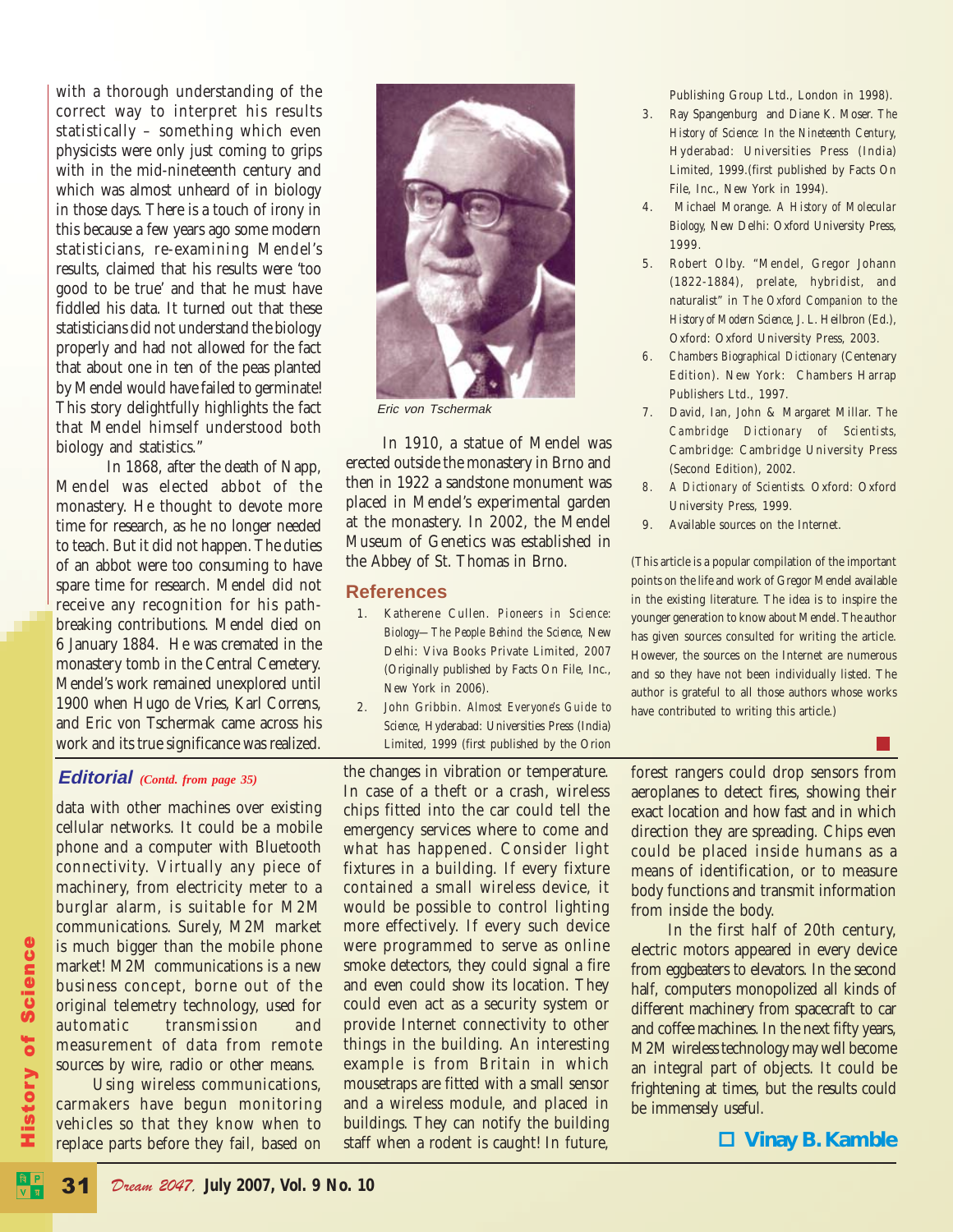

 $\Box$  T.V. Venkateswaran **E-mail: tvv@vigyanprasar.gov.in**

Colourful Diwali rockets that<br>enthral us, missiles that threaten world peace, and the rockets that launch spacecraft have certain things in common: they are basically tubes in which a fuel is ignited to produced hot gases that escape at high velocity and create an explosive thrust that propels them in the opposite direction. They all follow Sir Isaac Newton's Third Law of Motion, which states: "To every action, there is an equal and opposite reaction."

How a rocket works is very similar to how an inflated balloon zigzags across a room when the air is let out from one end. Take an inflated balloon. Hold the opening tightly closed. Air inside the inflated balloon is made up of gases that are pushing equally in all directions. Let go of the balloon and it will fly across the room whizzing past in a zigzag path. Why? As pressurised air from the balloon escapes through the mouth in one direction, the balloon is pushed in the other direction.

#### **Of balloons and rockets**

When we think of rockets, we rarely think of balloons. Instead, our attention is drawn to the giant vehicles that carry satellites into orbit and spacecraft to the Moon and planets. Nevertheless, the basic principle is the same. The one significant difference is the way the pressurized gas is produced. In a balloon you pump in the air under pressure. With space rockets, the gas is produced by burning propellants that can be solid or liquid in form or a combination of the two. In a rocket some fuel is burned with an oxidizer in a combustion chamber, creating hot gases under high pressure – analogous

to the air in an inflated balloon. In a rocket combustion chamber these gases expand, pushing equally in every direction – like air exerting pressure on the walls of a balloon. In a rocket, a relatively

small hole, called the throat, exists at the bottom of the chamber and leads to an exhaust nozzle that flares out like a bell – akin to the mouth of the balloon. The expanding gases come out through the throat and escape through the nozzle at high speed, which makes the rocket engine and the vehicle



Fig. 1. Tsiolkovsky's rocket designs

attached to it – including its fuel and oxidizer (propellant) tanks, plus payload or spacecraft – lift off from the launch pad.

Most often it is assumed that an inflated balloon moves forward because the air escaping pushes against the air outside. That is not the case. If so, rockets would be useless in the vacuum of space. Let us again look at an inflated balloon. The inflated balloon is at 'rest' when you hold its mouth, as per the Newton's first law. Every force on the balloon is countered by an opposite and equal force. In the inflated balloon, the pressure of the gases inside is the 'action.' The counter-pressure of the balloon walls holding the gases in is the 'opposite reaction.' When these two factors are in balance, the gas in the balloon remains at rest. The balloon also remains at rest because its weight is balanced by the force you exert to hold the balloon with its mouth shut and because the force exerted by the internal gas on each part of the balloon is balanced by a force of the gas outside of the balloon. Newton's First Law of Motion says in essence: "A body at rest will remain at rest…unless an unbalanced force is exerted upon it."

For the balloon to move you will have to create an imbalance in the forces acting on it. When an opening or nozzle is provided for the gases inside the balloon to escape, an imbalance occurs because the internal gases can escape through this low-pressure area. There is no longer an equal pressure maintaining the balance. The internal pressure of the gases creates an unbalanced force that drives the gases through the opening. The side of the balloon opposite the opening is now experiencing a force that is no longer balanced by an equal and opposite force on the side of the balloon where the opening is. This unbalanced force on the balloon in a direction opposite to the side of the balloon where the internal gases are escaping through the hole makes the balloon move forward. Therefore the rocket principle works both in Earth's atmosphere as well as in the vacuum of space.

#### **Fuels**

Rockets use chemicals that can expand manifold when ignited. Historic Chinese fire arrows, Tipu Sultan's rockets, British-made Congreve rockets, or even the Diwali rockets are rockets with solid fuels. They essentially use gunpowder, which, when ignited provides enough exhaust to propel the missile forward. The thrust per weight provided by gunpowder is relatively small; but it was adequate for early missiles. Of course, it would be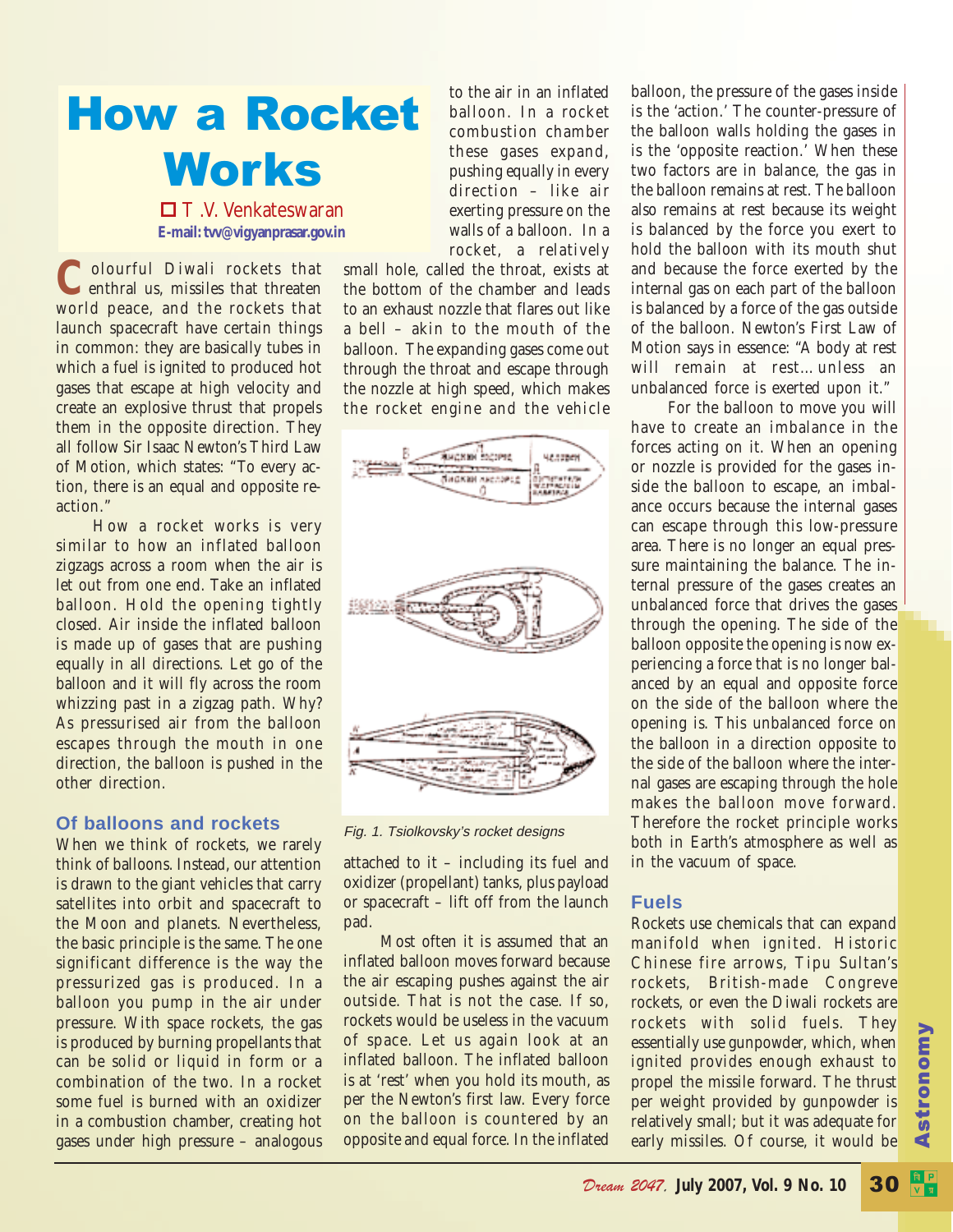

Fig. 2. Solid (left) and liquid propellant (right) rockets

totally useless to lift payloads weighing tonnes.

In modern times semi-solid polymers have been developed as propellants. A polymer, as we know, is made by stringing identical molecules together to create larger molecules without changing the basic chemical composition. It was discovered that mixing a chemical oxidizer and fuel, often aluminium powder, with the polymer to provide the needed oxygen produced a substance with a consistency similar to *chappati* dough. This substance could be moulded into forms and baked into a rubbery solid material that burned furiously when ignited and created large volumes of gases, producing much greater thrust per weight than gunpowder. Even now in solid rockets the propellant mixture is called the 'grain,' a word carried over from gunpowder days.

In other words, in solid rockets the propellant is solid cast. But if the solid cast propellant is ignited it may not burn at the same or desired rate. So one has to find a way to control the burning characteristics of a solid propellant. To meet this demand, a carefully designed hole through the propellant or a 'perforation' is formed when the propellant is cast into the

rocket's cavity. By varying the size and shape of the perforation it is possible to determine the rate and duration of combustion and thereby control the thrust.

Liquid fuelled rockets have better specific impulse than solid rockets and are capable of being throttled, shut down, and restarted. Liquid fuelled rockets use an oxidizer – a chemical that allows the fuel that is being used to burn in the vacuum of space

– and a propellant – a highly flammable material that actually burns, producing the thrust. In this type of rocket the liquid fuel and oxidizer are stored in separate tanks and are combined only at the moment of combustion. Oxidisers such as liquid oxygen, nitrogen tetroxide, or hydrogen peroxide are combined with a fuel such as kerosene or gasoline in the combustion chamber. The combustion chamber of a liquid fuelled rocket needs to be sturdy enough to withstand combustion pressures and temperatures. The American rocket expert Robert Goddard launched the first liquid-fuelled rocket on 16 March 1926; it used gasoline and liquid oxygen as fuel and oxidiser.

Liquid fuelled rockets also require potentially troublesome valves and seals and combustion chambers, which increase the complexity of the rocket manufacture. Pumps are required to get the fuel and oxidizer to the motor quickly enough to develop the desired thrust. However there are many advantages of liquid rockets. As the pressure of stored liquid fuel is not high much lighter tanks can be used, permitting a larger amounts of the fuel to be carried. Moreover liquid fuel is up to twice as powerful as solid fuels. Also, liquid fuelled rockets can be turned off and then turned on

again. Hence liquid fuelled rockets are not only more powerful, but are also more controllable.

The common liquid propellant combinations in use today are LOX (liquid oxygen) and kerosene. Used in the lower stages of most Russian and Chinese boosters, and the first stage of the Saturn-V, this combination is widely regarded as the most practical fuel mix. Nevertheless, the American space shuttle, the Centaur upper stage, the newer Delta-IV rocket, and most stages of the European Ariane rockets use LOX and liquid hydrogen. Nitrogen tetroxide  $(N_0O_4)$  and hydrazine  $(N_0H_4)$ , monomethyldrazine (MMH), or unsymmetrical dimethyl hydrazine (UDMH) are at times used in military, orbital and deep space rockets, because both liquids are storable for long periods at reasonable temperatures and pressures. The *Vikas* liquid propellant engine used in Indian satellite launching rockets use a hydrazine-derived fuel and nitrogen tetroxide  $(N_2O_4)$ oxidizer.

#### **Thrust**

Whether powered by liquids or solids, rocket systems are propelled by gas pressure resulting from fuel combustion. The force driving them forward is called 'thrust'. If the rocket system – the liquid or solid booster plus payload – is to move upward against gravity the thrust must be greater than gravity's downward pull.

Assume you are holding a ball weighing 1 kg in your palm. In fact you are exerting 1 kg of thrust on the ball. In doing so you are burning fuel and oxygen – the foods you eat and the air you breathe – in your body to exert the energy to cancel the gravitational pull on the ball on your palm. The ball is not going up. If you let it go, the ball will be pulled to the ground by gravity and fall on the ground. Now if you move your hand up with a jerk, the ball will leave your palm and fly upward a bit farther before falling back to the ground. That is, you have provided an impulse to the ball and therefore it flies a distance depending upon the impulse provided by you. While providing the impulse, you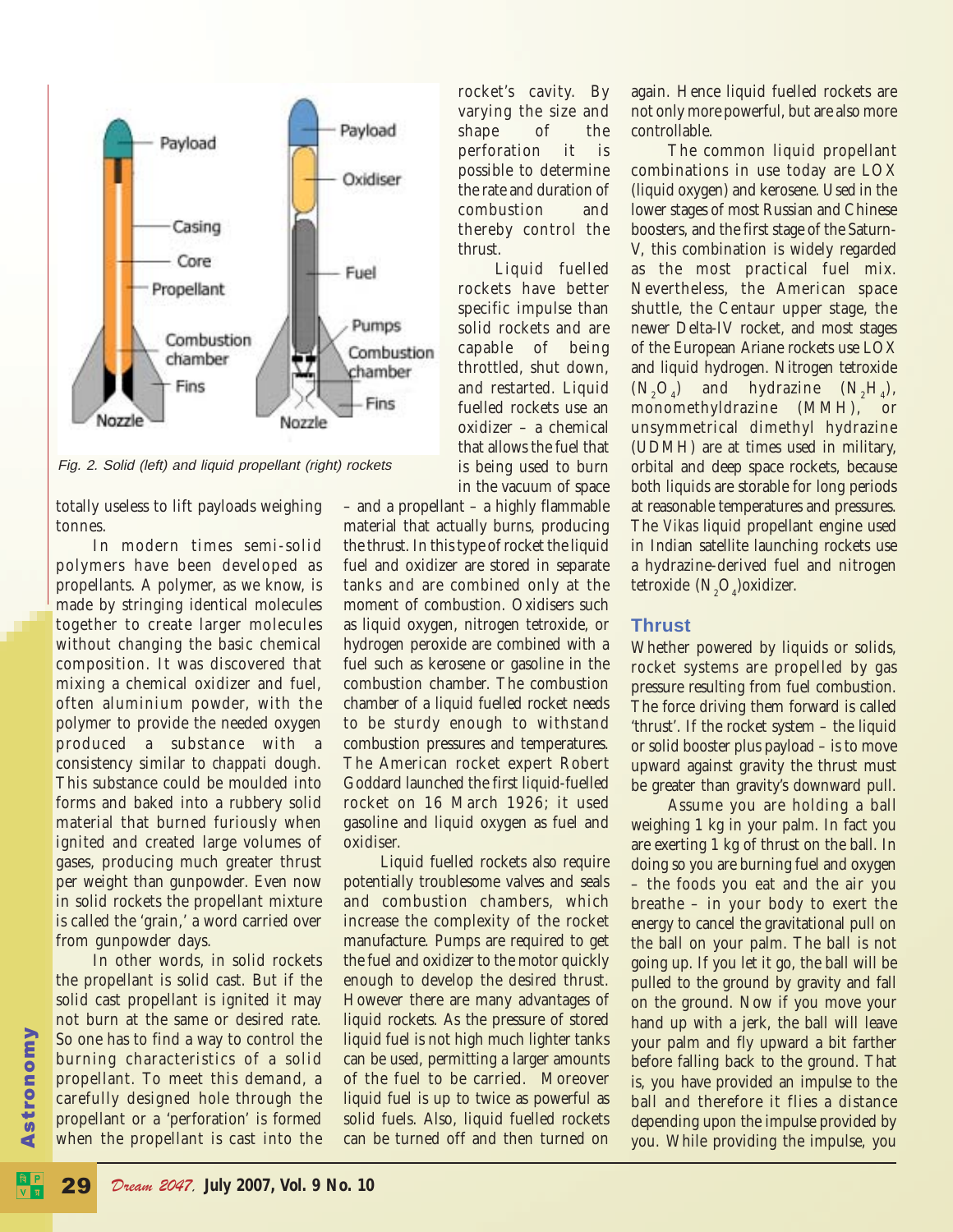have imparted a thrust of more than one kg to the ball. In that you have done something more than to merely cancel gravity for a moment and hence the ball goes up.

A rocket also moves upward in the same way. Its engines develop a thrust at lift-off, which is more than its total initial weight. In fact, the ratio between these two values – thrust produced by the fuel and the weight of the rocket – is called the thrust-to-weight ratio of the booster. In powerful rockets it is usually around 1.2, enough to accelerate a payload. As propellants burn, the thrust-to-weight ratio increases, and the booster continues to accelerate at higher rates.

The way a rocket propels the payload into orbit is similar to the way you made the ball go up. Your hand and arm are, in effect, the rocket with its engines and tanks of fuel and liquid oxygen. The ball is the payload. The upward swing of your hand duplicates the powered-flight phase of the rocket at its launch. The instant you stop your hand is similar to the instant of engine burnout or shutdown, when the rocket's fuel is exhausted or the engines are stopped. From this instant, both the ball and the payload begin decelerating, slowing down in their ascent. Gravity pulls each back toward Earth.

A ball that goes up invariably comes down. If so, how do we put people and spacecraft into orbit around Earth, land on Moon, visit Mars and send spacecraft to other planets? Sure, by exerting more force, or thrust. As the initial thrust is increased the ball travels higher and higher. For a given payload, more and more thrust would mean it would achieve a much higher velocity before the thrust is terminated. It would go much farther away from Earth before gravity succeeds in pulling it back. Velocity, therefore, is a critical factor. For instance, to put an object into orbit around Earth, a velocity of at least 8 kilometres per second must be achieved, depending on the precise orbit desired. This is called 'orbital velocity'. In other words, orbital velocity is attained when the spacecraft is moving in the right direction, fast enough to miss Earth as it falls back. The actual resulting course keeps it in space circling Earth in an orbit like the Moon. In effect, such a spacecraft is falling continually around Earth like the Moon and hence it is called an 'artificial satellite'. On the other hand, to break away from Earth's gravity for distant space missions, a velocity greater than 11 kilometres per second is required. This is called 'escape velocity'.

During the infant stages of space flight the rockets available had less thrust; still remarkable successes were achieved by keeping the payloads as small and as light as possible. *Sputnik-1* weighed 83.6 kg. America's first artificial satellite, *Explorer-1* weighed only 14 kg. The earliest rocket to reach space, V-2 had a lift-off thrust of only 264.900 kilonewtons (kN) and Korolev's R-7 had a thrust of 3,904.000 kN. Bigger and more powerful rockets are available today. America's Saturn-V has a lift-off thrust of 33,737.900 kN, US space shuttle 25,751.600 kN, Russia's re-useable shuttle launcher Energia 35,129.900 kN; Soyuz ST 4,144.700 kN; Proton 9,469.100 kN. India's PSLV has a lift-off thrust of 5,300.000 kN and GSLV 6,810.000 kN.

#### **Staging**

The Polar Satellite Launch Vehicle (PSLV), India's third-generation launch vehicle, large enough to carry polarorbiting earth resources satellites, is a four-stage launch vehicle, whereas the Geostationary Satellite Launch Vehicle (GSLV), Indian launcher for geosynchronous satellites using a liquid oxygen/liquid hydrogen upper stage developed from Russian technology, is a three-stage vehicle. What are these stages?

We know that for sending a given payload farther and farther out into space a higher thrust applied for a longer duration is required. The principles of physics tell us that the longer the thrust is exerted, the faster a rocket would go. For example, provided its mass does not change, a vehicle starting from rest under a constant net thrust will be going 100 times faster after 100 seconds than after the first second.

When a rocket is launched its total mass does not remain the same; it decreases. As each kilogram of propellant is burned, the mass of the ascending vehicle becomes one kilogram less, and large rocket engines may burn hundreds of tonnes of propellant in seconds. As a result, the same thrust has much less mass to accelerate. The decrease in weight allows an increase in acceleration.

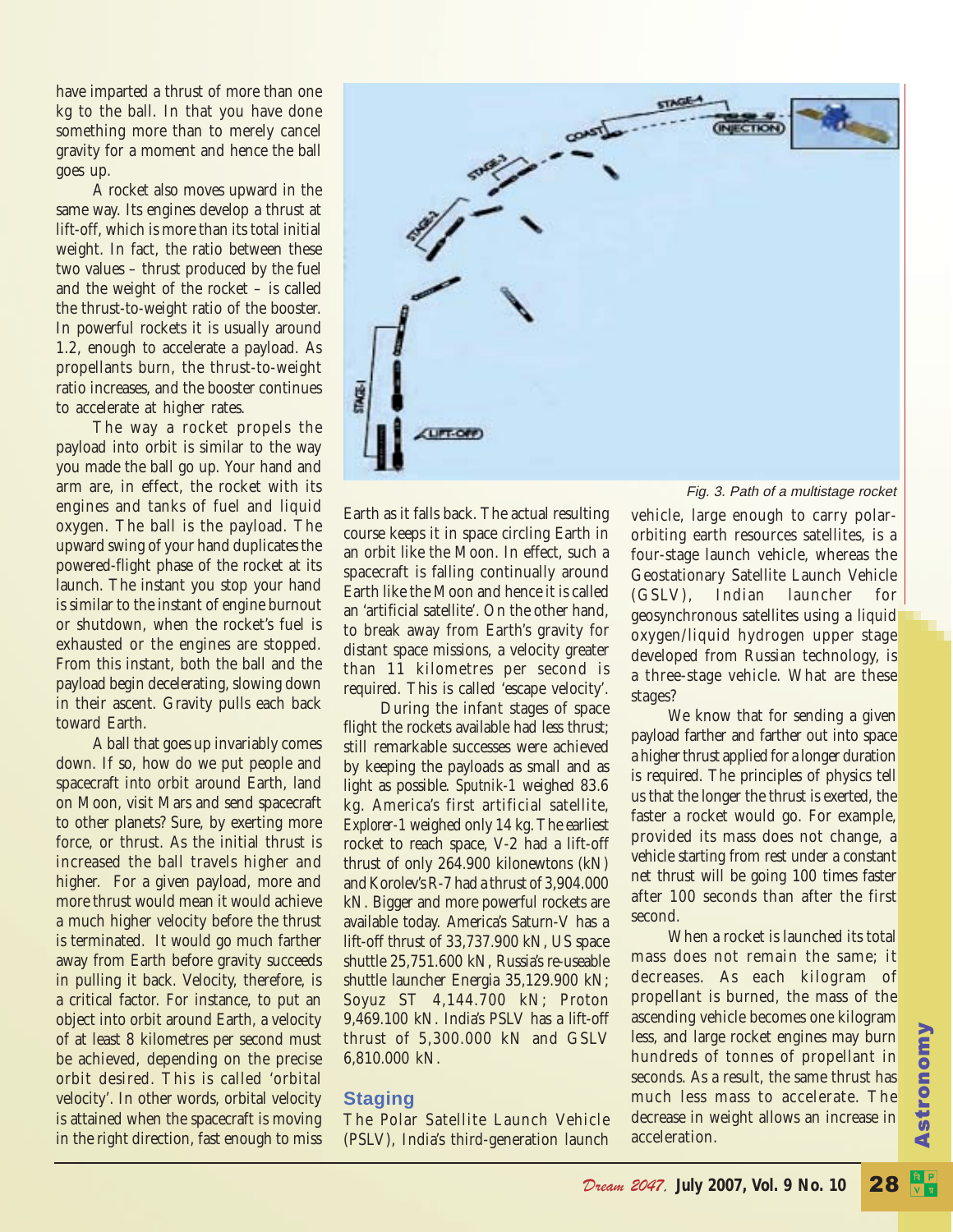

Fig. 4. Different methods of rocket control

This principle is used in the concept of 'staging.' Once the fuel is used up the tank, pumps, and the rocket casing are useless and only add weight to the vehicle, which slows down its future acceleration. If somehow the useless parts could be removed, as their utility is completed, then with less fuel one would be able to achieve higher acceleration of the payload.

A space launch vehicle usually consists of a number of such well-defined sections known as 'stages'. After the first rocket stage accelerates the entire vehicle and finally burns out, its tanks and motors are discarded. By dropping the stages, which are no longer useful, the rocket lightens itself. The thrust of the successive stages is able to provide more acceleration than if the earlier stages were still attached. When a stage drops off, the rest of the rocket would be still travelling near the speed that the whole assembly reached at burnout time. This means that it needs less total fuel to reach a given velocity and/or altitude. The same happens in the second and subsequent stages. The payload is finally all that remains, having been accelerated to the necessary velocity in successive stages.

Packaging the energy of a rocket vehicle into stages that can be discarded as they burn out has been the

secret of launching into space. The number of stages may vary from two to five or even more. There are two types of rocket staging, serial and parallel. In serial staging, the second stage, usually a smaller rocket engine is placed on top of a larger first stage engine. The first stage is ignited at launch and burns through the powered ascent until its propellants are exhausted. The first stage engine is then extinguished, the second stage separates from the first stage, and the second stage engine is ignited. The payload is carried atop the second stage into orbit. In parallel staging several small first stages are strapped onto to a central core rocket. At launch, all of the engines are ignited. When the propellants in the strap-on rockets are exhausted, the strap-on's are discarded. The core engine continues burning and the payload is carried atop the core rocket into orbit.

#### **Control**

If a balloon's flight is erratic, and Diwali rockets do not soar straight into sky it is because neither of them has a guidance system, or exhaust control. A balloon's erratic movement is the result of resistance that the balloon encounters as it flies through the air. Unlike airplanes and rockets, balloons

are not shaped well for fast flight. Further, the material with which a balloon is made is not even and hence when the balloon deflates it may not do so at all points at the same rate. In case of Diwali rockets though there are some controls such as fins, etc., the rate at which the fuel pellet fires or the nozzle through which exhaust comes out are not perfect, resulting in erratic movement. Rockets that are designed to make space flights are carefully designed with aerodynamic controls and stability.

Many different methods have been developed to control rockets in flight. Early rockets typically used movable fins at the rear of the rocket. The movable fin adjusted the amount of the aerodynamic force on the rocket resulting in change in the direction of the flight. Another technique used was to place vent vanes in the nozzle of the rockets to control the direction of the exhaust. Turning these vanes one way or the other deflected a portion of the exhaust gases, pushing the rocket's tail in the opposite direction. Indeed the vanes were a drag on the efficiency of the rocket; whatever amount of downward thrust pushed against the vanes cancelled out an equal amount of the thrust's upward push inside the rocket. To overcome this disadvantage yet have mastery over the flight of the rocket, modern launch vehicles are fitted with 'gimballed' nozzles. A gimbal is a pivoted device that allows the entire nozzle and the flow of exhaust gases, to be swivelled in any desired direction. In a gimballed thrust system, as the exhaust nozzle of the rocket is swivelled from side to side the direction of the thrust is changed relative to the centre of gravity of the rocket. Some rockets use small additional rocket engines at the bottom of the main rocket to generate the control torque. The small control rockets are called vernier rockets. Because of the additional weight for the fuel and plumbing, vernier rockets are not much favoured for control of the rockets during its flight.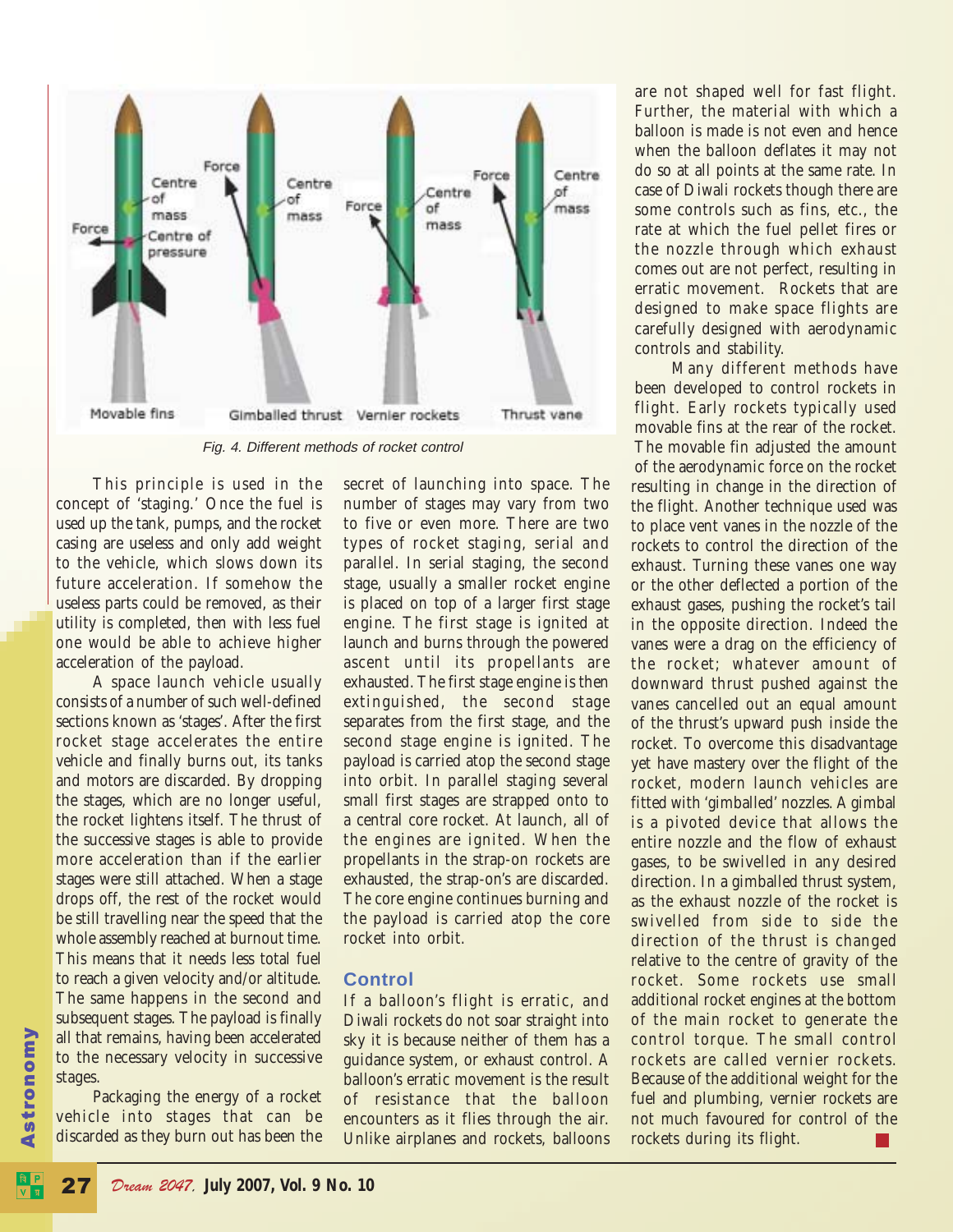### **The Basic Self-Care Rules**  $\prod_{e-\text{mail: dryatish } Q\text{ or } Q\text{ or } Q\text{ or } Q\text{ or } Q\text{ or } Q\text{ or } Q\text{ or } Q\text{ or } Q\text{ or } Q\text{ or } Q\text{ or } Q\text{ or } Q\text{ or } Q\text{ or } Q\text{ or } Q\text{ or } Q\text{ or } Q\text{ or } Q\text{ or } Q\text{ or } Q\text{ or } Q\text{ or } Q\text{ or } Q\text{ or } Q\text{ or } Q\text{ or } Q\text{ or } Q\text{ or } Q\text{ or } Q\text{ or }$ e-mail: dryatish@yahoo.com Living with Diabetes



**A** healthy body and mind are the greatest<br>treasure a man can have. Yet, once diabetes makes a foray, threats of many kinds loom large. The disease can affect the well being of such vital organs as the eyes, gums, heart and circulatory system, kidneys, and nerves. The risk of such complications as coronary heart disease, high blood pressure, stroke, partial loss of vision, kidney failure, and nerve damage multiply manifold. However, a stitch in time can save nine. A regulated blood sugar and simple self-care can check the damage and accentuate the joy of life.

#### **Go for an annual medical check-up**

Beyond the regular follow-up visits to your diabetes doctor, you must undergo a thorough medical check-up once a year. This will facilitate an early diagnosis of any emerging problems that the diabetes may cause. You would be required to take a variety of lab tests, which will reflect the health of the kidneys, heart and circulation. Should these indicate any abnormality or disease, timely action may still limit the damage.

#### **Have a regular eye check-up**

Diabetes can affect the eyes severely, and in many possible ways. A fluctuant blood sugar alters the thickness of the natural eye lens, and this can influence the focussing strength of the eye. Diabetes can also cause



more serious damage to the eye and trigger the growth of frail new blood vessels in retina. These vessels can leak from time to time and may seriously disrupt vision. Diabetes might also lead to a rise in internal eye pressure, a condition called glaucoma, or spur premature clouding of lens, causing cataract.

A regular check-up with an eye doctor is therefore the best guarantee against such major complications. If these changes can be picked on time, they can be nipped in the bud.

The following eye tests should be done at least once each year:

*Visual acuity test:* This test measures the sharpness of your vision. The eye doctor or optometrist will check how well you read letters from across the room. Your eyes will be tested one at a time, while the other eye is covered. At the same sitting, you might also be tested on how well you can read the close-up letters by using a specially designed card.

*Visual field charting (perimetry):*This test assesses how much area you can see in front of you without moving your eyes. In a computerized perimetry test, you look at a testing screen on which a machine flashes spots of light. The flashes will be at different locations on the screen and of varying brightness. Your job is to press a button each time you see a flash. The machine records your responses and maps areas where vision is good.

*Retinal examination:* During a retinal examination, the eye doctor puts dilating drops in your eyes to open your pupils wide and provide a bigger window to the back of your eye. Then, by using an ophthalmoscope, he can diagnose abnormalities in the vitreous, the retina, the optic nerve and the vascular coat of the eye. This test is especially important because retinal damage is the most common eye complication of diabetes. Treatment with laser can restrict the damage.

*Slit-lamp examination:* A slit lamp allows the doctor to see the different structures at the front of your eye – cornea, iris and lens and the anterior chamber – in cross section and under magnification. Since diabetes is known to spur early cataract, this examination can pick the changes in the lens early.

*Glaucoma test (tonometry):* By



measuring the internal pressure of your eye, the eye doctor can determine whether you are developing glaucoma. The disease can gradually narrow your field of vision and produce tube vision and blindness.

*Fluorescein angiography:* Fluorescein angiography is a special diagnostic test used for evaluating diseases of the retina and the choroid. To carry out the test, fluorescein (a dye) is injected in your arm vein. As it circulates through your eye, the blood vessels in your retina and choroid stand out as bright yellow. A camera takes flash pictures every few seconds for several minutes. This test may not be performed annually, but it can be very useful in assessing the damage to normal eye blood vessels and also view the abnormal blood vessels that might arise in your retina.

#### **Protect against gum disease**

High blood sugar can cause infection and inflammation in your gums. You may develop pyorrhoea, a gum disease that can cause bad breath, bleeding from the gums,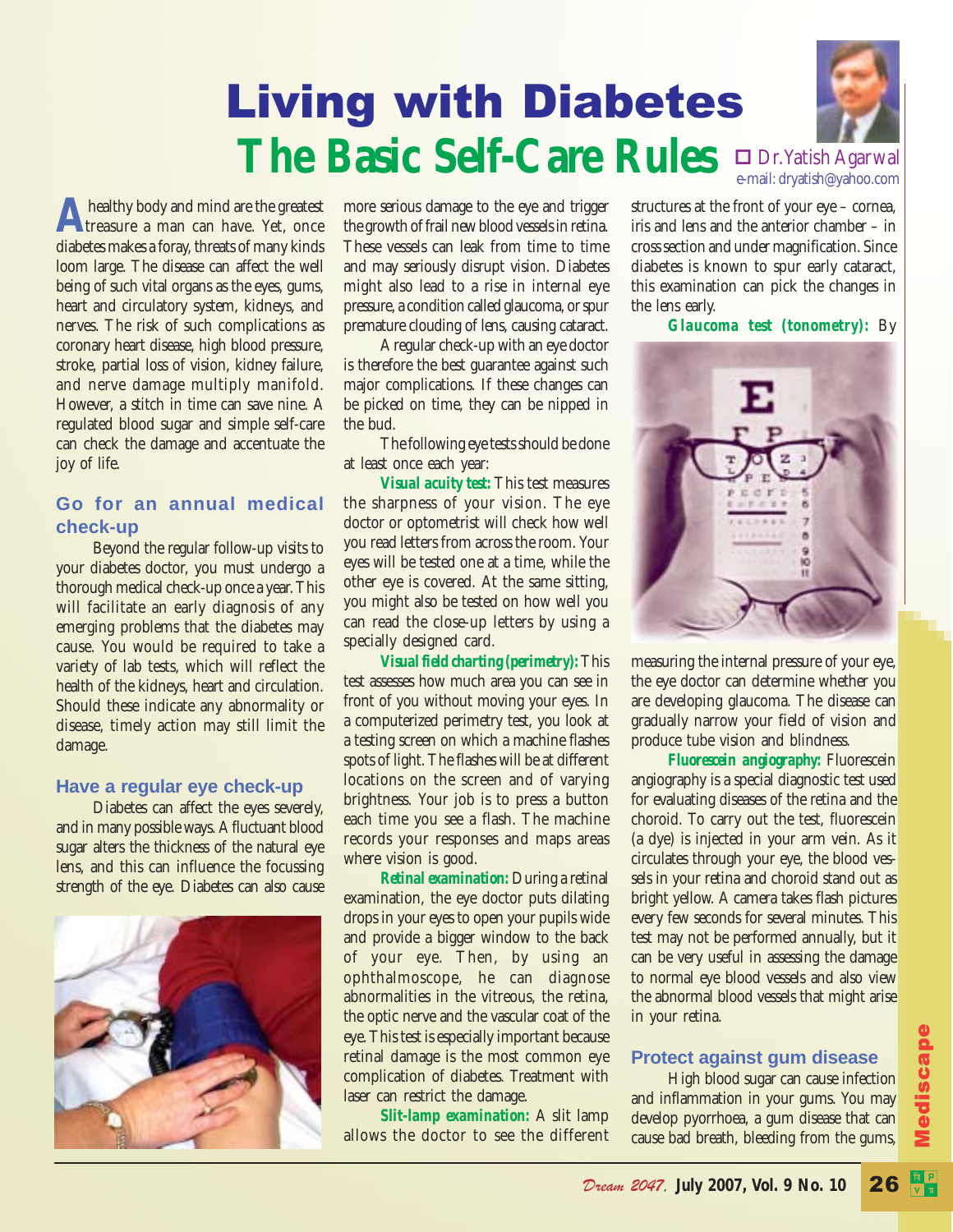

and loosen out your teeth. To help prevent damage to your gums and teeth:

- Brush your teeth twice a day.
- Rinse your mouth after each meal.
- See your dentist every six months.
- Look for early signs of gum disease, such as bleeding gums, redness and swelling. If you notice them, see your dentist.

#### **Safeguard your heart and circulatory system**

If you have diabetes, you are twice as likely to develop high blood pressure as individuals with normal blood sugar. Your risk of a heart attack, stroke or other circulatory problems is also huge. However, you can fight these odds by monitoring your blood pressure, managing your cholesterol, taking a baby aspirin daily and not smoking.

*Monitor your blood pressure:* Adults with diabetes must keep their blood pressure below 130/80 points. The same lifestyle changes that can improve your blood sugar – a balanced diet, regular exercise and reduction in weight – can help reduce your blood pressure. Limiting salt (sodium) intake and alcohol is also most useful.

If this does not check your blood pressure, your doctor may prescribe blood pressure-lowering medication. The drugs most commonly used for people with diabetes are angiotensin-converting enzyme

(ACE) inhibitors like Lisinopril or Enlapril; and angiotensin II receptor blockers like Losartan. These medications have a low rate of side effects, and they help protect your kidneys and heart, which are at high risk of damage from both diseases. Other high blood pressure medications prescribed to people with diabetes include diuretics, betablockers, and calcium channel-blocker drugs.

*Tidy up your lipid numbers:* People with diabetes often have wonky lipid numbers that contribute to higher rates of coronary heart disease and other circulatory problems. The goal should be to tidy up these numbers: lower your LDL cholesterol to less than 100 mg/dl; triglycerides to less than 150 mg/dl; and raise the HDL cholesterol to more than 40 mg/dl.

Healthful changes in diet, including restriction of saturated fats to less than 10 per cent of the total daily calories, increasing the natural fibre content by taking more of natural foods and less of processed and junk foods, and limiting daily calories is the first prerequisite. Regular exercise can also help bring an improvement. If these measures do not suffice, your doctor may prescribe you a statin such as atorvastatin.

*Take an aspirin daily:* When you have diabetes, the platelet cells tend to be stickier, and you are at an increased risk of formation of blood clots. Aspirin is an anticlotting, anti-platelet drug that decreases the stickiness of the platelets, and reduces the risk of a heart attack and stroke.

Unless there is good reason not to take it, you should be taking an aspirin every day. It can reduce your risk of heart attack by up to 60 per cent. The recommended dose is anywhere from 75 mg a day, the amount found in a baby aspirin, to 325 mg a day, the amount in an adult tablet.

You should not, however, take aspirin if you have allergy to aspirin or suffer from peptic ulcer, liver disease or gout.

*Do not smoke:* If you have diabetes and you smoke, you are three times more likely than non-smokers with diabetes to die of heart disease or stroke, and you are more likely to develop circulation problems in your feet. Therefore, unless you wish to commit hara-kiri, you may as well stop smoking now.

#### **Look after your feet**

Diabetes can damage the nerves and reduce blood flow to your feet. Once the nerves are damaged, you lose the protective sensation. You may develop a blister or cut your foot and not realize it. If the blood flow is reduced, the feet receive less blood to nourish the tissues, and it is harder for cuts and sores to heal. It is for this reason that a seemingly small and insignificant injury might easily progress into a serious problem. You can however protect your feet by following these simple rules:

- Wash your feet each day with lukewarm water.
- Wash your feet with a gentle, massagelike motion, using a soft washcloth or sponge and a mild soap. Dry your skin by blotting or patting. Do not rub because you may rub too hard and accidentally damage your skin. Dry carefully between your toes to help prevent fungal infection.
- Moisturize your skin. Diabetes could leave your skin dry. Since dry skin can itch and crack, and can easily get infected, protect against dry skin by using a moisturizer regularly.
- Trim your toenails carefully. Bathe your feet in warm water and clean your toes carefully using a soft toothbrush and mild soap. Then cut the nails straight across so that they are even with the end of your toe. File rough edges. Be especially careful not to injure the surrounding skin. If you notice redness around the nails, report this to your doctor.
- Wear clean, dry socks, preferably cottonmade. Avoid those with tight elastic bands that reduce circulation.
- Protect your feet by wearing shoes, or sturdy slippers. Look inside your shoes for tears or rough edges that might injure your feet. Shake out your shoes before you put them on to make sure nothing is inside, such as a pebble. Always select a comfortable pair of footwear, that isn't narrow, allows air to circulate, is lowheeled, and has a flexible sole.
- If your feet lose sensation be vigilant. Take care that you do not burn them by keeping them too close to a heater during the winter months.
- Do not use a file or scissors on calluses. *(Contd. on page 20)*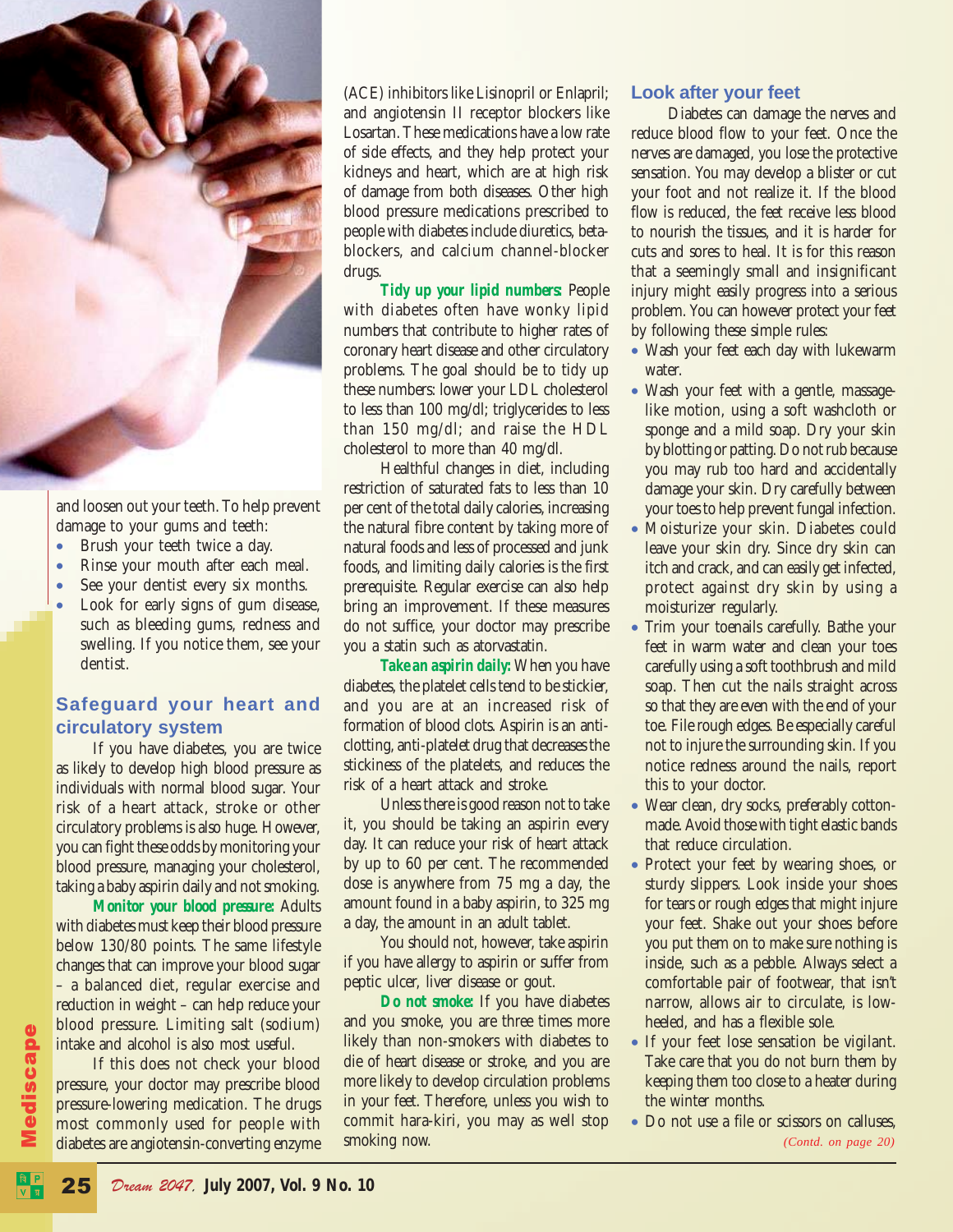

The sky map is prepared for viewers in Nagpur (21.09º N, 79.09º E). It includes bright constellations and planets. For viewers south of Nagpur, constellations of the southern sky will appear higher up in the sky, and those of the northern sky will appear nearer the northern horizon. Similarly, for viewers north of Nagpur, constellations of northern sky will appear higher up in the sky, and those of the southern sky will appear nearer the southern horizon. The map can be used at 10 PM on 01 July, at 9:00 PM on 15 July and at 8 PM on 31 July.

#### **Tips for watching the night sky :**

*(1) Choose a place away from city lights/street lights (2) Hold the sky-map overhead with 'North' in the direction of Polaris (3) Use a pencil torch for reading the sky map (4) Try to identify constellations as shown in the map one by one.*

#### **Planet Round Up:**

- *Venus:* In the constellation Leo (Simha *Rashi*), near western horizon.
- *Jupiter***:** In the constellation Ophichuis (*Bhujandhari*) up in the zenith.

**Prominent Constellations:** Given below are prominent constellations with brightest star therein (in the parenthesis). Also given are their Indian names.

**Eastern Sky :** Aquila (Altair)/*Garuda (Sravan),* Capricorns *Makar Rash,* Cygnus (Deneb)/ *Hansa,* Delphinus / *Dhanishtha*, Lacerta, Sagita.

| <b>Western Sky</b>  | $\mathbb{Z}^{\mathbb{Z}}$ | Carvus / <i>Hast</i> , Crater, Hydra (Alphard)/<br>Wasuki, Leo (Regulus)/Simha (Magha),<br>Virgo (Spica)/Kanya (Chitra)                              |
|---------------------|---------------------------|------------------------------------------------------------------------------------------------------------------------------------------------------|
| <b>Southern Sky</b> |                           | : Ara, Centaurus (Rigel)/ <i>Narturang</i> , Lepus<br>/ Shashak, Sagittarius/Dhanu Rashi,<br>Scorpius (Antares)/ <i>Vrischik (Jeshta)</i> .          |
| <b>Northern Sky</b> |                           | : Cepheus / Vrishapary, Draco/Kaleey, Ursa<br>Major/Saptarishi, Ursa Minor (Polaris)/<br>Dhurva Matsya/Dhurva Tara,                                  |
| <b>Zenith</b>       |                           | Bootes (Arcturus)/ <i>Bhutaap (Swati)</i> ,<br>Hercules/Shauri, Libra/ Tula Rashi, Lyra<br>(Vega)/Swaramandal (Abhijeet), Ophiuchus/<br>Bhujangdhari |
|                     |                           | □ Arvind C. Ranade                                                                                                                                   |
|                     |                           | E-mail: rac@vigyanprasar.gov.in                                                                                                                      |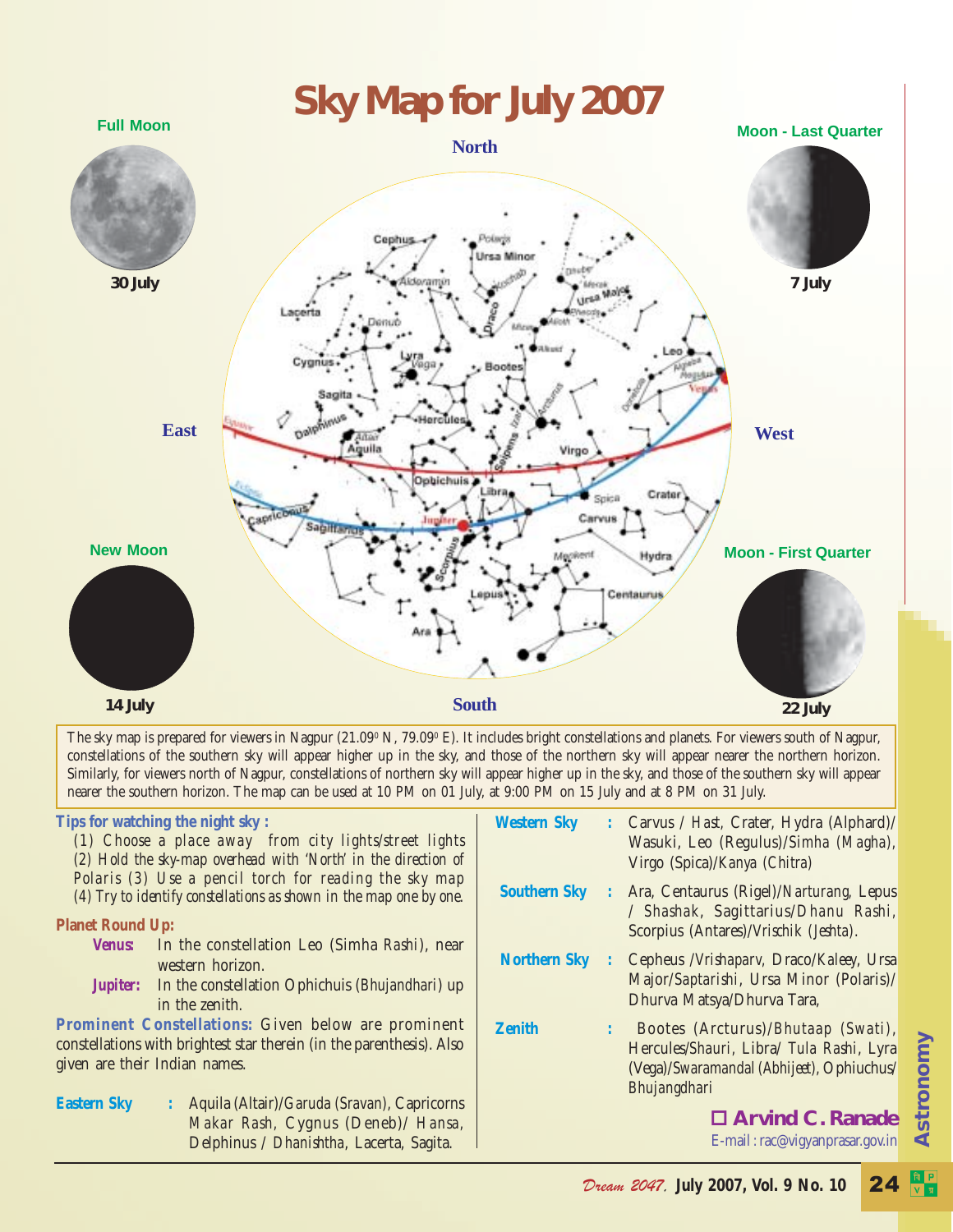### Earthquake Tip-13 Why should Masonry Buildings have Simple Structural Configuration?

#### **Box Action in Masonry Buildings**

Brick masonry buildings have large mass and hence attract large horizontal forces during earthquake shaking. They develop numerous cracks under both compressive and tensile forces caused by earthquake shaking. The focus of 'earthquake resistant' masonry building construction is to ensure that these effects are sustained without major damage or collapse. Appropriate choice of structural configuration can help achieve this.

The structural configuration of masonry buildings includes aspects like (a) overall shape and size of the building, and (b) distribution of mass and (horizontal) lateral load resisting elements across the building. Large, tall, long and unsymmetrical buildings perform poorly during earthquakes (*IITK-BMTPC Earthquake Tip 6)*. A strategy used in making them earthquake-resistant is developing good 'box action' between all the elements of the building, *i.e.,* between roof, walls and foundation (Figure 1). Loosely connected roof or unduly slender walls are threats to good seismic behaviour. For example, a horizontal band introduced at the lintel level ties the walls together and helps to make them behave as a single unit.



#### **Influence of Openings**

Openings are functional necessities in buildings. However, location and size of openings in walls assume significance in deciding the performance of masonry buildings in earthquakes. To understand this, consider a four-wall system of a single storey masonry building (Figure 2). During earthquake shaking, inertia forces act in the strong direction of some walls and in the weak direction of others (See *IITK-BMTPC Earthquake Tip 12*). Walls shaken in the weak direction seek support from the other walls, *i.e.,* walls B1 and B2 seek support from walls A1 and A2 for shaking in the direction shown in Figure 2. To be more specific, wall B1 pulls at walls A1 and A2, while wall B2 pushes against them. At the next instance, the direction of shaking could change to the horizontal direction perpendicular to that shown in Figure 2. Then, walls A and B change their roles; Walls B1 and B2 become the strong ones and A1 and A2 weak.

Thus, walls transfer loads to each other at their junctions (and through the lintel bands and roof). Hence, the masonry courses from the walls meeting at corners must have good interlocking. For this reason, openings near the wall corners are detrimental to good seismic performance. Openings too close to wall corners hamper the flow of forces from one wall to another (Figure 3). Further, large openings weaken walls from carrying the inertia forces in their own plane. Thus, it is best to keep all openings as small as possible and as far away from the corners as possible.

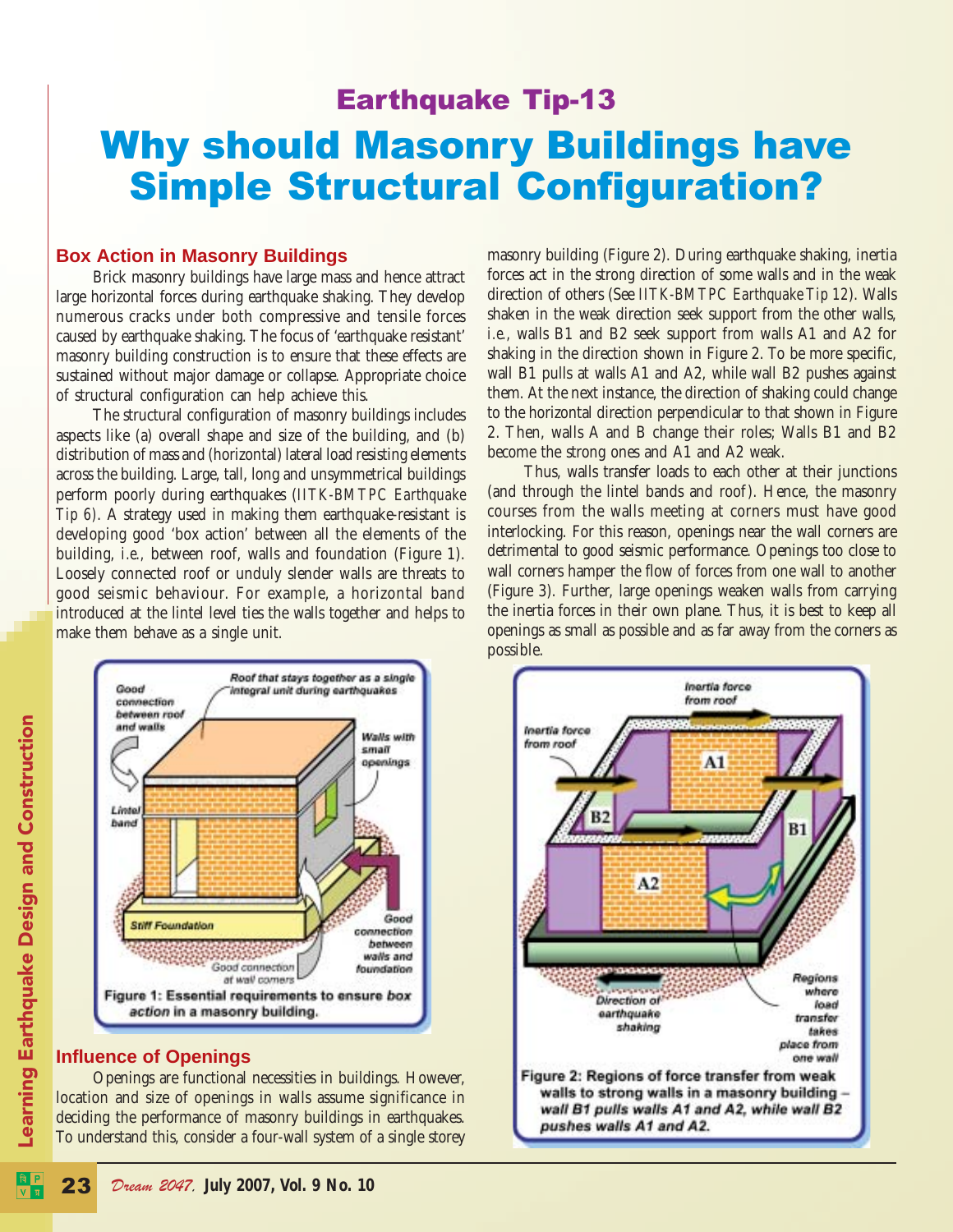

#### **Earthquake-Resistant Features**

Indian Standards suggest a number of earthquake-resistant measures to develop good 'box-type' action in masonry buildings and improve their seismic performance. For instance, it is suggested that a building having horizontal projections when seen from the top, *e.g.,* like a building with plan shapes L, T, E and Y, be separated into (almost) simple rectangular blocks in plan, each of which has simple and good earthquake behaviour (*IITK-BMTPC Earthquake Tip 6*). During earthquakes, separated blocks can oscillate independently and even hammer each other if they are too close. Thus, adequate gap is necessary between these different blocks of the building. The Indian Standards suggest minimum seismic separations between blocks of buildings. However, it may not be necessary to provide such separations between blocks, if horizontal projections in buildings are small, say up to ~15-20% of the length of building in that direction.

Inclined staircase slabs in masonry buildings offer another concern. An integrally connected staircase slab acts like a crossbrace between floors and transfers large horizontal forces at the roof and lower levels (Figure 4a). These are areas of potential damage in masonry buildings, if not accounted for in staircase design and construction. To overcome this, sometimes, staircases are completely separated (Figure 4b) and built on a separate reinforced concrete structure. Adequate gap is provided between the staircase tower and the masonry building to ensure that they do not pound each other during strong earthquake shaking.

#### **Resource Material**

- 1. IS 1905, (1987), *Indian Standard Code of Practice for Structural Use of Unreinforced Masonry*, Bureau of Indian Standards, New Delhi.
- 2. IS 42326, (1993), *Indian Standard Code of Practice for Earthquake Resistant Design and Construction of Buildings*, Bureau of Indian Standards, New Delhi.



- 3. IS 13828, (1993), *Indian Standard Guidelines for Improving Earthquake Resistance of Low-strength Masonry Buildings*, Bureau of Indian Standards, New Delhi.
- 4. Tomazevic,M., (1999), Earthquake Resistant Design of Masonry Buildings, Imperial College Press, London, UK.
- **Related IITK-BMTPC Related Earthquake Tip**
	- *Tip 5 : What are the seismic effects on structures?*
		- *Tip 6 :* How architectural features affect buildings during earthquakes?
	- *Tip12 :* How brick masonry houses behave during earthquakes?

#### **Acknowledgement :**

**Authored by :** C.V.R.Murty, Indian Institute of Technology Kanpur, Kanpur, India.

**Sponsored by :** Building Materials and Technology, Promotion Council, New Delhi, India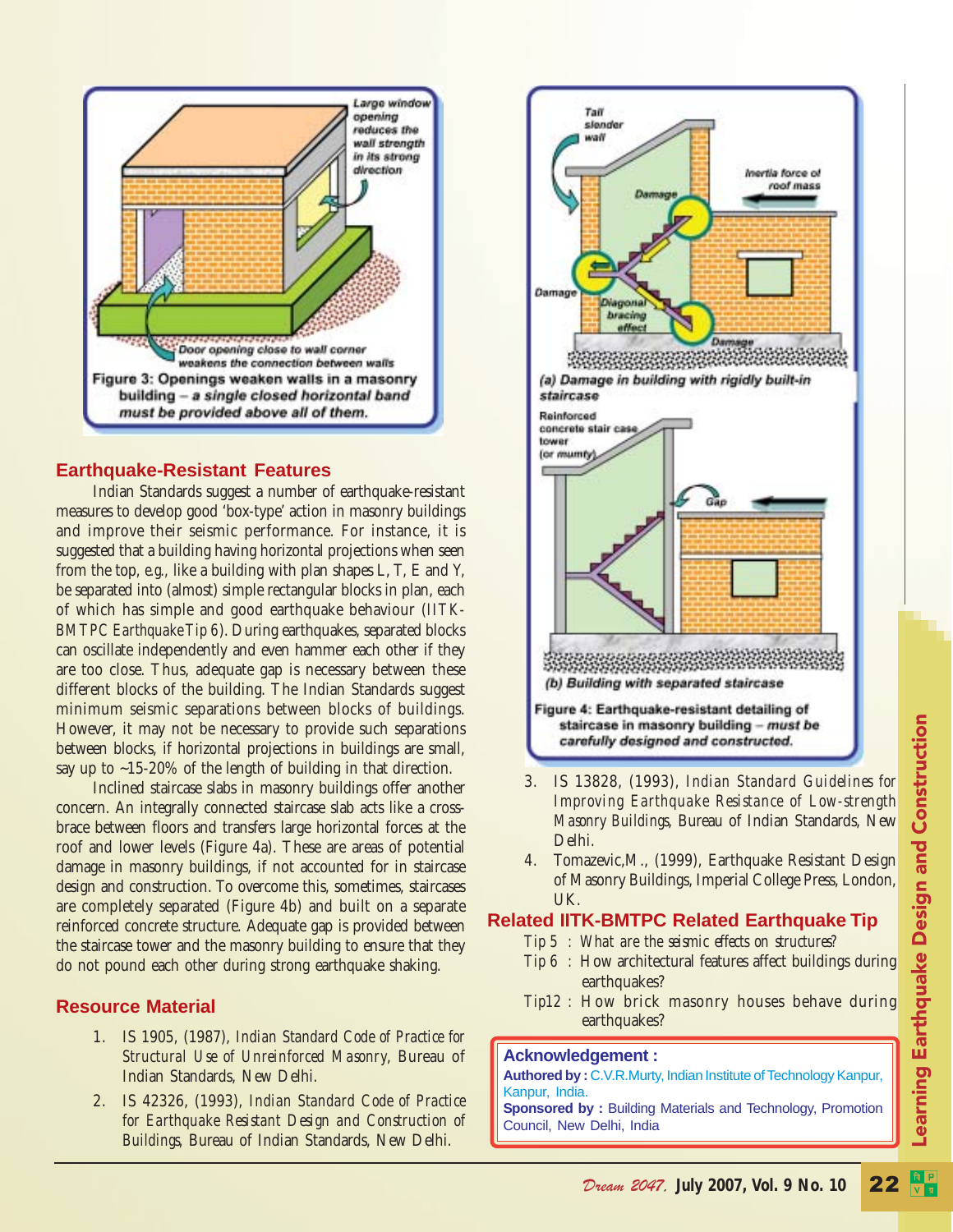# **Recent Developments in Science and Technology**

 Biman Basu Email: bimanbasu@gmail.com

#### **Titan's organic factory**

Till 1980 Saturn's largest moon Titan was considered the largest among the moons of Solar System planets. But when its thick atmosphere was discovered during *Voyager*



#### **Titan's atmosphere**

flyby it was realised that Titan was not really as large as it appeared from Earth. Its dense atmosphere, which appears as smog-like haze surrounding the moon, is what makes it appear larger than actual. The most puzzling feature of Titan's haze has been its composition. What was it made up of? Astronomers had long suspected that the haze is made up of complex organic molecules – may be even some life-forming ones. But there was no concrete evidence. Then in late 2004, the *Cassini* orbiter began a series of close encounters with Titan, taking data with many instruments. And in January 2005, the *Huygens* probe actually landed on the surface of Titan and sent back images from the surface. The recent close flybys of Titan by the *Cassini* spacecraft for the first time provided concrete evidence of complex organic molecules actually forming on Titan. The existence of benzene, along with both positively and negatively charged organic ions has been reported in a recent issue of *Science* (11 May 2007).

Compared to other moons of the solar system, Titan is unique because of its massive atmosphere, which consists of 95% nitrogen and 5% methane. Solar radiation and charge particles from Saturn's

active magnetosphere are believed to initiate chemical reactions that lead to the formation of more complex organic molecules. Simple hydrocarbons such as ethane, acetylene, and diacetylene, and nitriles such as hydrogen cyanide and cyanogen form readily, while more complex molecules such as propane, butane, polyacetylenes, and cyanoacetylene are created from these simpler molecules. The presence of benzene was detected for the first time by the Infrared Space Observatory in 2003. Benzene is the starting point of other more complex molecules, such as polycyclic aromatic hydrocarbons in Titan's atmosphere.

Interestingly, although substantial quantities of benzene and cyanogen have been detected by *Cassini* spacecraft in the outer layers of Titan's atmosphere, the *Huygens* probe, which descended through the moon's dense atmosphere, detected much lower concentrations, most likely due to the low abundance of these complex molecules in the atmosphere below 146 km where the data were taken.

#### **Apes walked on two legs before humans**

Anthropologists had always believed that walking upright was a typical human trait. In fact, walking on two legs, or bipedalism, was considered the turning point in the evolution of *Homo sapiens*, the human species. Humans' closest relatives, chimpanzees and gorillas, walk on all fours, and fossils provide strong evidence that our ancestors did the same. It was believed that bipedalism was a trait acquired once early ancestors of modern humans left their abode on forest trees and started living on

ground, as vast areas of African forests disappeared about five million years ago due sudden changes in Earth's climate. But a study of orang-utans walking through the treetops suggests that walking upright may have come about long before it was believed earlier and may have been present in ancestors of modern humans when they were still tree-dwelling animals. These apes may also have been the first to stand upright in the trees, according to a paper published in the journal *Science* (1 June 2007).

The finding is based on nearly 3,000 observations of wild orang-utans moving through the forests of Sumatra by Susannah Thorpe and Roger Holder of the University of Birmingham, and Robin Crompton of the University of Liverpool, UK, and his colleagues. Orang-utans spend more of their time in the trees than any other great ape. The researchers found that the animals walked upright especially when going over slender, flexible branches, holding on to upper branches with their hands to steady themselves. This kind of 'hand-assisted bipedal movements' gave the animals an advantage over others. "There is a lot of pressure on fruit-eaters to go to the periphery of trees where branches are smallest, because that's where the fruits actually are," says the researchers. Another advantage is being able to reach out with a free hand to the branches of an adjacent tree, and cross to it without the effort of descending. The researchers believe that a similar behaviour is the most plausible precursor of true bipedal walking. In fact, the new findings suggest that walking on two legs may have actually preceded living on ground, and that some of early ape ancestors of modern humans may have already been walking on two legs, 17 to 25 million years ago, long before the African forests disappeared and they came to living on ground.

#### **Geneticists identify new breast-cancer genes**

A team of scientists at the University of Cambridge, England, led by Douglas Eaton have developed a new technique to identify genes that increase the chance of women developing breast cancer (*Nature* online, 27 May 2007). It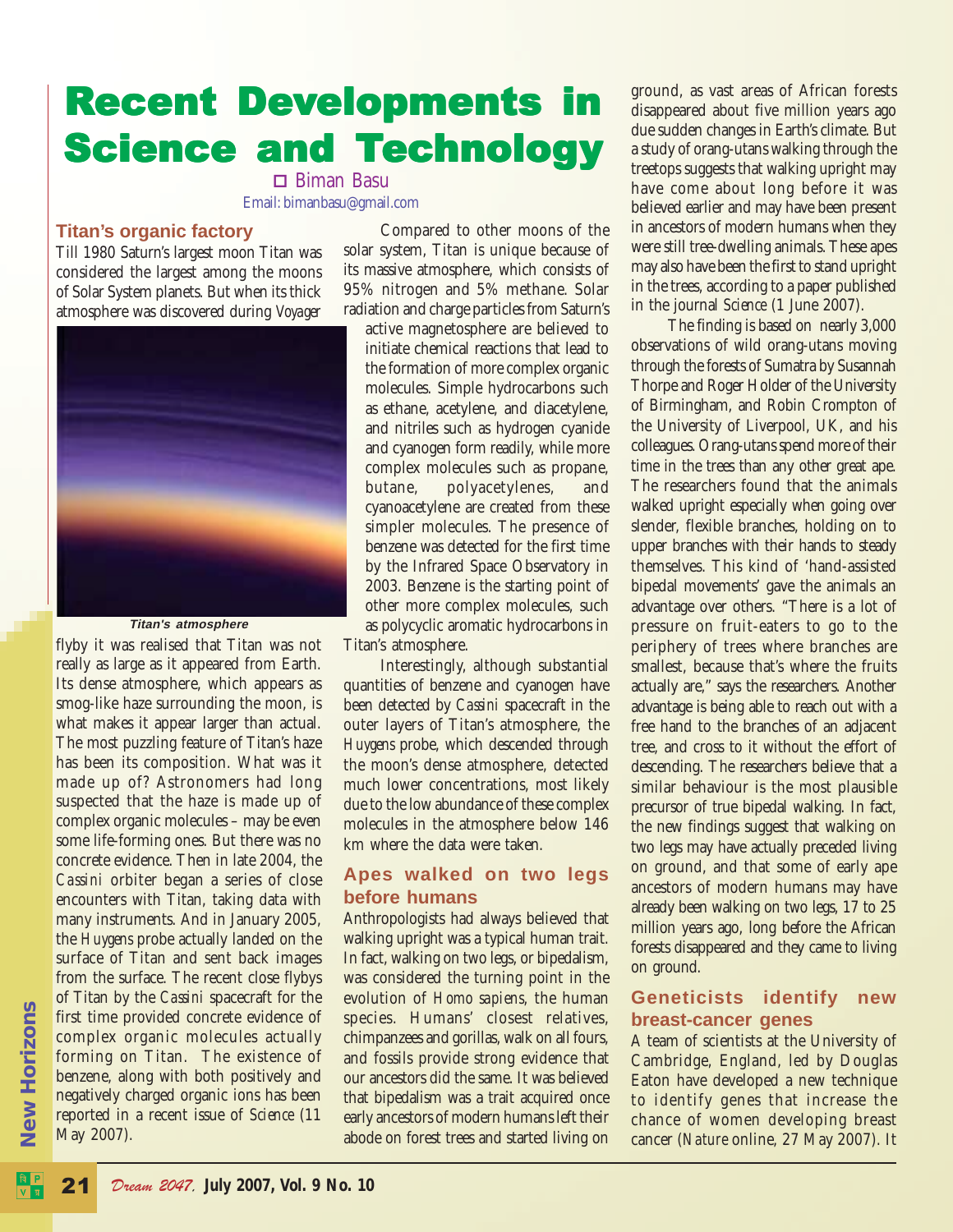used to take decades to go through a patient's DNA and find faulty genes, but the newly-developed technique now makes the process much faster. The computer-based process can be completed in just a few hours and scientists believe that, within a few months, researchers could find all the genes involved in the development of breast cancer. To find the four new genes, the researchers sifted through the DNA of nearly 50,000 women, half of them breast cancer patients and half healthy. The discoverers of the new technique hope it will lead to a single blood test, which would reveal a woman's risk of getting the disease.

Two of the genes identified, FGFR2 and TNRC9, are thought to increase the risk of breast cancer by about 20% in women who carry one faulty copy of a gene and by between 40% and 60% in those who carry two faulty copies. The lifetime risk for women with two faulty copies in either of these two genes would rise from one in 11 to around one in six or seven. The other two genes increase risk by 10% if there is one fault.

A maximum 10% of breast cancers have a genetic element, and the genes scientists know about so far account for 25% of these. The newly identified genes account for a further 4% and are responsible for only a small number of breast cancers – only about 0.4% of the cases diagnosed every year.

Breast cancer is twice as common in those who have a close relative who develops it due to a fault in a gene, although the presence of a faulty gene does not mean that cancer will definitely occur. At present, scanning these newly discovered genes would tell a doctor little about a woman's cancer risk. But as more and more genetic risk factors are uncovered,

genetic profiling could give doctors a finegrained picture of individual risk, and could even lead to custom-designed treatments offering the best chance of preventing or treating the disease.

#### **Proteins recovered from T. rex fossil**

Fossils are the remains (or an impression) of a plant or animal that existed in a past geological age and that has been excavated from the soil. It has been always believed that in the process of fossilisation most of the original organic components are destroyed. What remains are only the hard parts converted into siliceous material. The cloning of dinosaurs in the blockbuster movie Jurassic Park could have been mere fiction, but according to a recent report, American researchers Mary H. Schweitzer of North Carolina State University, and her colleagues have indeed succeeded in extracting collagen



corns or bunions. You can injure your feet that way. Also, do not put chemicals on your feet, such as wart remover plasters. Instead, see your doctor.

- Check your feet every day. Look for blisters, cuts, bruises, cracks, peeling, redness, and swelling.
- Do not delay treatment. If a wound isn't healing, appears to be getting bigger or looks as if it may be infected, see your doctor.

#### **Skin care**

• Maintain good hygiene. Take a shower every day. Use a mild soap, and clean yourself.

- a soft towel. Do not leave any wet areas, because that can encourage fungal growth.
- Apply talcum powder on such areas of the body that sweat more, like the armpits, inner folds of upper thighs, and the area below the breasts.
- Never wear underpants that are tight around the thighs. Also, avoid tights, skinhugging jeans and nylons. Instead, prefer loose-fit cottons.

#### **Travel safety**

• Prepare well. Carry medical identification with you and bring enough diabetes supplies and medications to last

Living with Diabetes (Contd. from page 25). Dry your skin by blotting or patting with the entire trip – plus a little extra in case of scheduling changes. Do not put these items in checked bags. Keep them in your carry-on bag.

- Take along food such as biscuits, glucose or candies to treat low blood sugar or in case you do not eat on schedule.
- Never take a pair of new shoes with you. Try them out on the home terrain, before using them for travel. It is also a good idea to pack two pairs of good walking shoes.
- As much as possible, try to follow your daily walking and eating regimen.
- Find out how to say in the native tongue, 'I am a diabetic. I need to see a doctor'. This can save the day in a moment of crisis.



protein from a 68-million-year-old *Tyrannosaurus rex* femur, which two years ago was revealed to have soft tissue (*Science* 13 April 2007). The skull, vertebrae, femurs, and elements of an exceptionally well-preserved specimen of *T. rex* were recovered from a site in eastern Montana (USA). The findings were independently confirmed by mass spectrometry. Chemical analysis of the protein yielded seven sequences of about 10 to 20 amino acids in length. Three sequences matched collagen peptide sequences from chickens, one matched a frog and another a salamander. Although no genetic material was recovered, as they would have degraded long ago, the results do strengthen the bird-dinosaur connection and rule out the belief that ancient fossils could not provide protein samples for study. The methods used to extract and identify the proteins could be of great help in clarifying the relations between extinct species and modern-day animals.